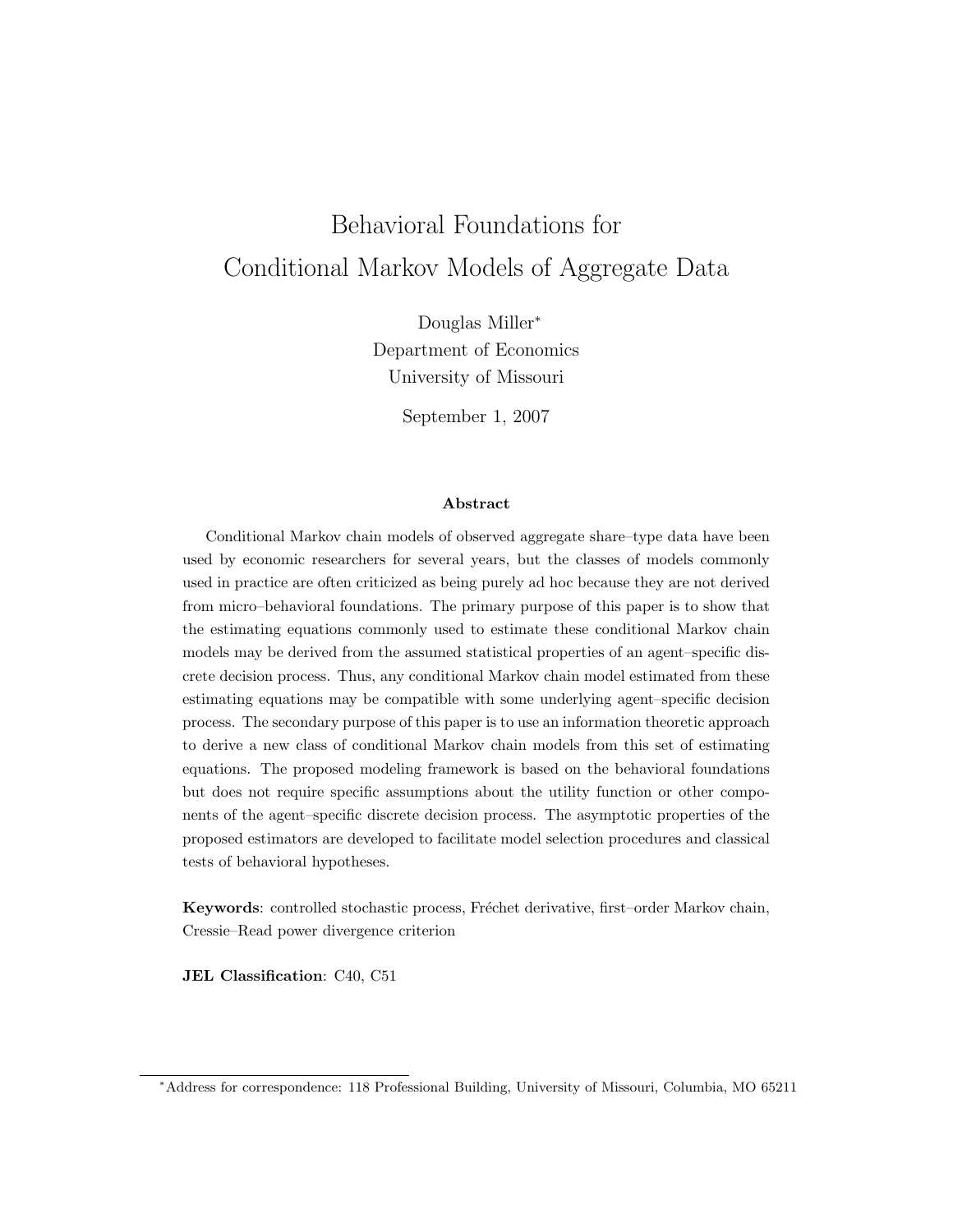## **1 Introduction**

In this paper, we consider first–order Markov chain models of events with a finite number of outcomes measured at discrete time intervals. From the agent–specific or micro prespective, the decision outcomes for agent  $i = 1, 2, \ldots, n$  are denoted  $Y(i, k, t)$  with finite states  $k = 1, 2, \ldots, K$  at time  $t = 0, 1, 2, \ldots, T$ . For example, count-based outcomes from the decision process are

$$
Y(i,k,t) = \begin{cases} 1 & \text{if agent } i \text{ selects state } k \text{ at time } t \\ 0 & \text{otherwise} \end{cases}
$$

If the decision outcomes exhibit first–order Markov character, the dynamic behavior of the agents may be represented by conditional transition probabilities  $\pi(j, k, t)$ , which represent the probability that agent i moves from state  $j = 1, 2, \ldots, K$  to state k at time t (i.e., the transition probabilities only depend on the previous state). Given observations on the micro behavior  $Y(i, k, t)$ , a number of researchers have used the discrete Markov decision process framework to model the agent–specific dynamic economic behavior. Excellent discussions of the micro–based approach are provided by Rust (1988) and by Hotz and Miller (1993).

In many cases encountered in practice, the observed information may be limited to the aggregated outcomes,  $Y(k,t) = n^{-1} \sum_{i=1}^{n} Y(i,k,t)$  for each k and t. These aggregate or macro–data represent the frequency or share of agent–specific outcomes observed in each state k at time t. The controlled stochastic process approach has also been used to model economic decisions given aggregate or macro data, and a prominent example is the article by Berry, Levinsohn, and Pakes (1995). In this case, the authors consider consumer demand for durable goods (i.e., automobiles) and require specific assumptions about the functional form of the utility function, the producer cost function, and the conditional distributions of the state variables. However, the traditional approach to estimating the Markov transition probabilities is based on the estimating equations

$$
Y(k,t) = \sum_{j=1}^{K} Y(j,t-1)\pi(j,k,t)
$$
 (1)

that link the observed aggregate data to the transition probabilities. The transition probabilities may be directly estimated from (1) if the Markov process is unconditional or stationary such that  $\pi(j, k, t) = \pi(j, k, t + s)$  for all integers s. In this case, the estimation problem reduces to a set of  $(K-1)\times(T-1)$  estimating equations with  $(K-1)\times(K-1)$  unknown Markov transition probabilities,  $\pi(j, k)$ , after incorporating the row–sum conditions,  $\sum_{k=1}^{K} \pi(j, k, t) = 1$ . Following the discussion in Lee, Judge, and Zellner (1977), we may use least squares, quadratic programming, or other established estimation procedures to directly compute estimates of the unconditional Markov transition probabilities if  $T \geq K$ .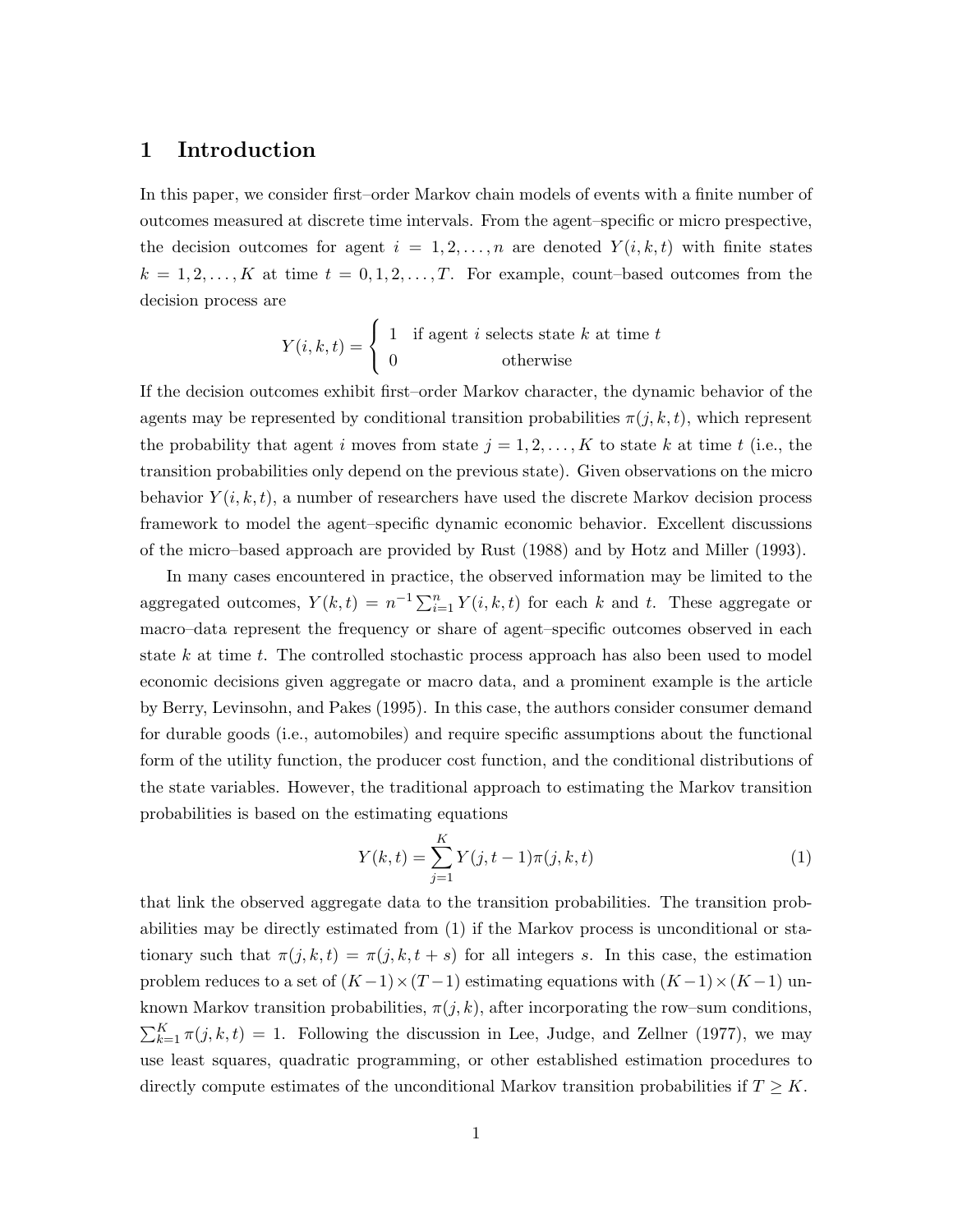Before continuing, we should note that previous contributors to this literature typically referred to Markov chain models in which  $\pi(j, k, t)$  varies with t as non-stationary Markov chains. However, to distinguish this form of non–stationarity from the more widely studied forms of explosive stochastic processes (e.g., random walks), many authors now refer to non–stationary Markov chains as conditional Markov chains. In this case, we have  $T \times$  $(K-1) \times (K-1)$  unknown transition probabilities in the  $(K-1) \times (T-1)$  estimating equations, and the estimation problem is ill–posed. To overcome the ill–posed character of the problem, many authors have specified parametric functional forms for the Markov transition probabilities. For example, MacRae (1977) follows Theil (1969) and recommends the logistic functional form

$$
\pi(j,k,t) = \frac{\exp\left(\beta'_{jk}z_{t-1}\right)}{\sum_{k=1}^{K}\exp\left(\beta'_{jk}z_{t-1}\right)}
$$
\n(2)

The logistic specification has some advantages for the purposes of estimation and interpretation (i.e., the fitted transition probabilities satisfy  $\pi(j, k, t) > 0$  and the row–sum conditions), and alternative models have been proposed by other authors, including Lee, Judge, and Zellner (1977) and Davis, Heathcote, and O'Neill (2002).

The key criticism of the Markov models based on the estimating equations (1) and specifications like (2) are that the models are convenient but purely ad hoc (MacRae notes this in her own paper). However, we show in the next section that models based on these estimating equations are compatible with the microfoundations of a Markov decision process and are not necessarily ad hoc. In Section 3, we use the properties of a sample analog of the Markov decision process outcomes derived in Section 2 to derive a new class of models for conditional Markov transition probabilities. The asymptotic properties of the proposed parameter estimators are developed in section 4, and concluding remarks are provided in the final section. Endnotes and proofs of the supporting results are provided at the end of the paper.

## **2 Decisions under a Discrete Markov Decision Process**

Following Rust (1994) and White and White (1989), the agent–specific decisions  $Y(i, k, t)$ may be viewed as outcomes from a controlled stochastic process. An individual firm or agent selects an optimal sequence of actions from a finite choice set,  $\delta_t \in \{1, 2, ..., K\}$  (i.e.,  $Y(i, k, t) = 1$  if  $\delta_t = k$ ). The problem for individual i is to solve

$$
\max_{\boldsymbol{\delta}} \sum_{t=0}^{\infty} \tau^t \mathbf{E} \left[ u \left( \mathbf{x}_t, \delta_t \right) + \varepsilon_t \left( \delta_t \right) \right] \tag{3}
$$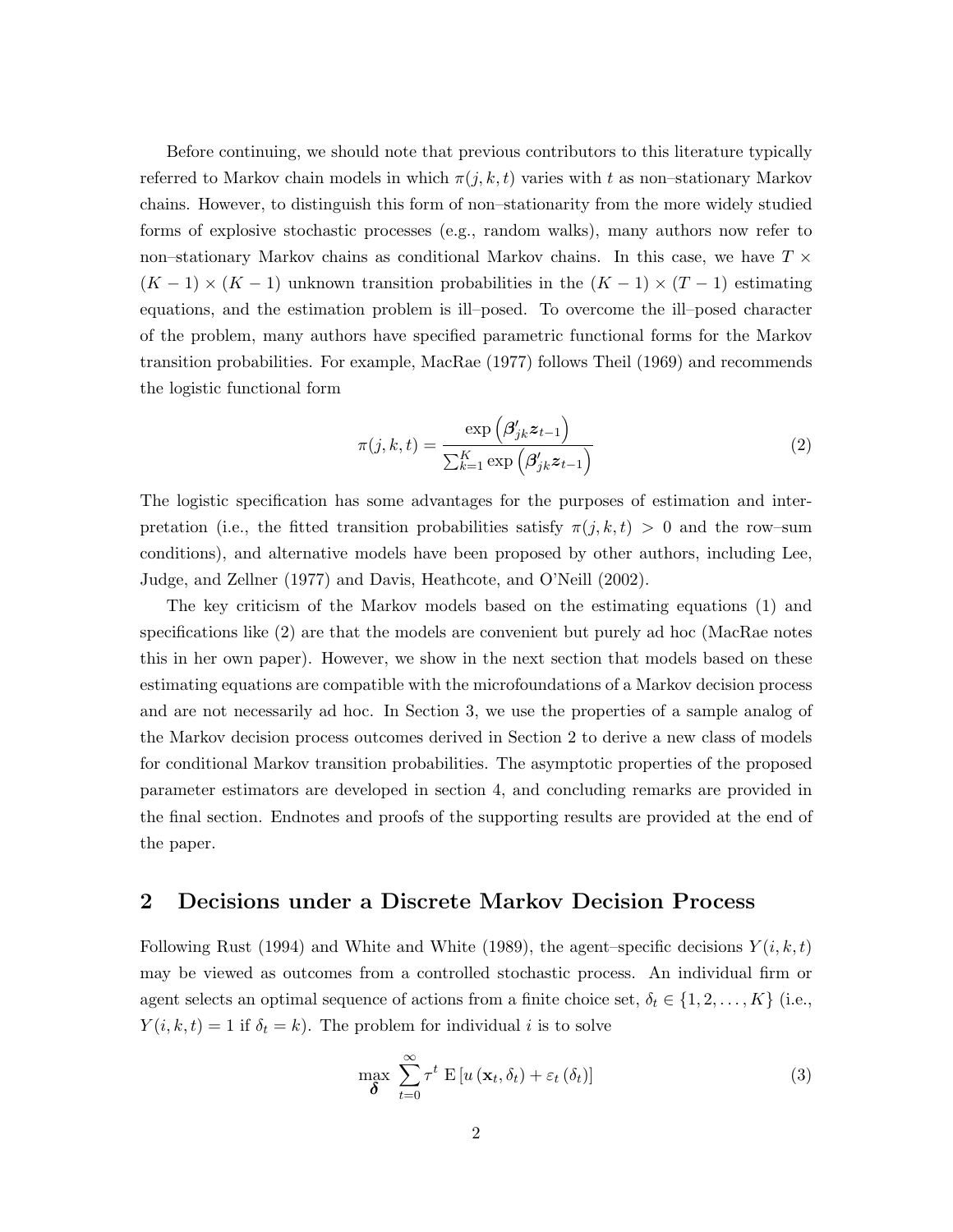where  $\tau \in (0,1)$  is the intertemporal discount factor. In words, the agent selects a set of actions over time in order to maximize the discounted sum of expected agent–specific utilities. The common component of agent utility  $u(\mathbf{x}_t, \delta_t)$  is a function of the decision  $(\delta_t)$ and of the H-vector of observable state variables  $(x_t)$ . The agent–specific or idiosyncratic component of the utility function is represented by an unobservable state variable  $(\varepsilon_t)$ . The state variables  $x_t$  and  $\varepsilon_t$  are viewed as random variables with joint distributions that reflect the cross–sectional variation in the these outcomes across individuals  $i = 1, 2, \ldots, n$ . Accordingly, the control variable  $\delta_t$  is a random variable resulting from the agent's optimal choice conditional on the outcomes of the state variables.

#### **2.1 Properties of the Markov Decision Process**

Next, we can use the assumed properties of the Markov decision process to characterize the Markov transition probabilities for the controlled decision outcomes,  $\pi(\delta_t | \mathbf{x}_t, \delta_{t-1})$ . To begin, we follow Rust (1994) and define the social surplus function

$$
G\left(v\left(\boldsymbol{x}_t\right)|\boldsymbol{x}_t\right) = \int \left[\max_{\delta_t} \left\{u\left(\boldsymbol{x}_t, \delta_t\right) + \varepsilon_t\left(\delta_t\right)\right\}\right] \, q\left(\varepsilon_t \left|\boldsymbol{x}_t\right) \, d\varepsilon_t \tag{4}
$$

which represents the sum of maximal utilities across agents. Note that the integral is computed with respect to  $q(\epsilon_t | \mathbf{x}_t)$ , the conditional distribution of the idiosyncratic or agent–specific state variable  $\varepsilon_t$ . The social surplus function exists if the conditional distribution  $q(\varepsilon_t | \mathbf{x}_t)$  has finite first moments (see Rust, Theorem 3.1). The additional conditions required for the existence of a solution to the Markov decision problem are:

• **A1**: The joint distribution of  $x_t$  and  $\varepsilon_t$  is composed of conditionally independent Markov processes such that  $\mathfrak{t}$ 

$$
p(\boldsymbol{x}_t, \varepsilon_t | \boldsymbol{x}_{t-1}, \varepsilon_{t-1}, \delta_{t-1}) = q(\varepsilon_t | \boldsymbol{x}_t) \varphi(\boldsymbol{x}_t | \boldsymbol{x}_{t-1}, \delta_{t-1})
$$
\n(5)

- **A2**: The utility function is additively separable in the common and idiosyncratic components,  $u(\mathbf{x}_t, \delta_t) + \varepsilon_t(\delta_t)$ .
- **A3**: The common component of the utility function  $u(\mathbf{x}_t, \delta_t)$  is upper semicontinuous in  $x_t$  with bounded expected value.
- **A4**: The conditional distribution  $\varphi(x_t | x_{t-1}, \delta_{t-1})$  is weakly continuous such that for each continuous real–valued function  $h(x_t)$

$$
\int h\left(\boldsymbol{x}_{t}\right) \varphi\left(\boldsymbol{x}_{t} \left|\boldsymbol{x}_{t-1}, \delta_{t-1}\right.\right) \; d\boldsymbol{x}_{t}
$$

is continuous in  $x_{t-1}$  for each  $\delta_{t-1}$ .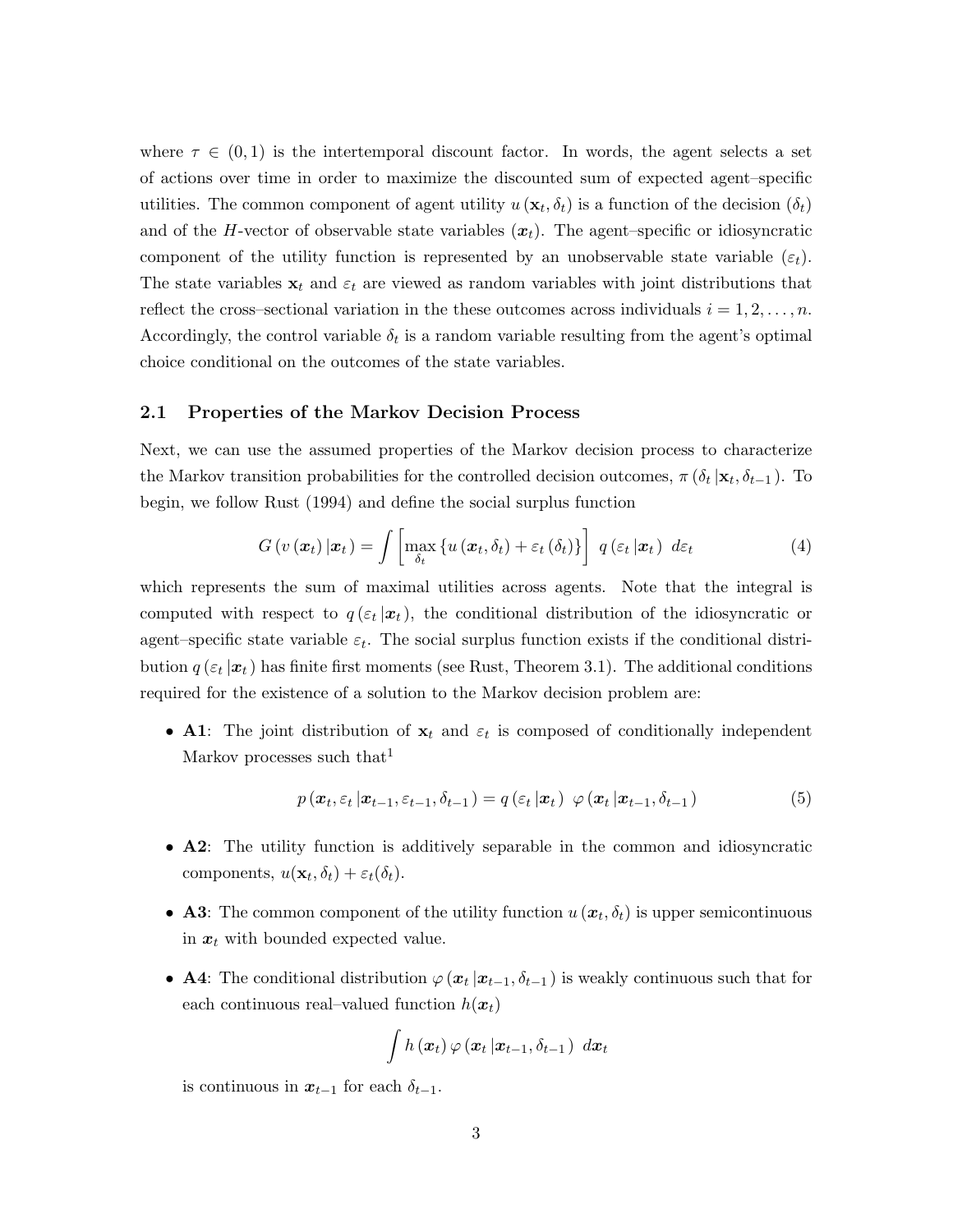• **A5**: The common component of the utility function  $u(x_t, \delta_t)$  is a bounded Borel– measurable function and the expected value of the social surplus function

$$
\int G\left(h\left(\boldsymbol{x}_{t}\right)|\boldsymbol{x}_{t}\right)\,\,\varphi\left(\boldsymbol{x}_{t}\left|\boldsymbol{x}_{t-1},\delta_{t-1}\right)\,\,d\boldsymbol{x}_{t}
$$

is a bounded Borel–measurable function for all bounded Borel–measurable functions  $h(\boldsymbol{x}_t)$ .

For present purposes, we use condition A2 to show that the state variables  $\mathbf{x}_t$  and  $\varepsilon_t$  are orthogonal in expectation:

• Lemma 1: Under A2,  $E[\varepsilon_t | x_t] = 0$  and  $E[x_t' \varepsilon_t] = 0$  for all t.

Under conditions A1–A5, Rust shows (Theorem 3.2) that the optimal value function  $v$ is a fixed–point satisfying Bellman's equation

$$
\Psi(v) = u\left(\boldsymbol{x}_t, \delta_t\right) + \tau \int G\left(v\left(\boldsymbol{x}_t\right)|\boldsymbol{x}_t\right) \varphi\left(\boldsymbol{x}_t\left|\boldsymbol{x}_{t-1}, \delta_{t-1}\right.\right) d\boldsymbol{x}_t \tag{6}
$$

where  $\Psi$  is a contraction mapping<sup>2</sup> and the integrand G is the social surplus function. The controlled process  $(x_t, \delta_t)$  has a first–order Markov representation

$$
P\left(\boldsymbol{x}_t, \delta_t \,|\boldsymbol{x}_{t-1}, \delta_{t-1}\right) = \phi\left(\delta_t \,|\boldsymbol{x}_t\right) \; \varphi\left(\boldsymbol{x}_t \,|\boldsymbol{x}_{t-1}, \delta_{t-1}\right) \tag{7}
$$

(see Rust, Theorem 3.3) where  $\phi(\delta_t|\mathbf{x}_t)$  on the righthand–side is the conditional choice probability for action  $\delta_t = k$  given state  $x_t$ . The conditional choice probability is also the Fréchet derivative of G with respect to the value function<sup>3</sup>

$$
\phi\left(\delta_t \left|\boldsymbol{x}_t\right.\right) = \frac{\partial G}{\partial v} = \int_{\Lambda_k} q\left(\varepsilon_t \left|\boldsymbol{x}_t\right.\right) d\varepsilon_t \tag{8}
$$

where  $\Lambda_k$  is the subset of the sample space for  $\varepsilon_t$  associated with state  $\delta_t = k$ . In words, the conditional probability that  $\delta_t = k$  at time t is equal to the share of agents for which this state is the optimal decision.

The joint Markov transition probabilities (7) are used to form the temporal relationship among the unconditional (joint) distribution of  $x_t$  and  $\delta_t$ 

$$
\omega\left(\boldsymbol{x}_{t}, \delta_{t}\right) = \int\int P\left(\boldsymbol{x}_{t}, \delta_{t} \left|\boldsymbol{x}_{t-1}, \delta_{t-1}\right.\right) \, \omega\left(\boldsymbol{x}_{t-1}, \delta_{t-1}\right) \, d\boldsymbol{x}_{t-1} \, d\delta_{t-1} \tag{9}
$$

We can factor the joint distribution as  $\omega(\mathbf{x}_t, \delta_t) = \phi(\delta_t | \mathbf{x}_t) \varphi(\mathbf{x}_t)$  where  $\varphi(\mathbf{x}_t)$  is the unconditional distribution of the vector of observable state variables, and we can factor the Markov transition probability as  $P(\mathbf{x}_t, \delta_t | \mathbf{x}_{t-1}, \delta_{t-1}) = \pi(\delta_t | \mathbf{x}_t, \delta_{t-1}) \varphi(\mathbf{x}_t | \mathbf{x}_{t-1}).$  By substitution of these components into (9), we have

$$
\phi\left(\delta_t\left|\boldsymbol{x}_t\right.\right)\varphi\left(\boldsymbol{x}_t\right)=\int\int\pi\left(\delta_t\left|\mathbf{x}_t,\delta_{t-1}\right.\right)\varphi\left(\boldsymbol{x}_t\left|\boldsymbol{x}_{t-1}\right.\right)\phi\left(\delta_{t-1}\left|\boldsymbol{x}_{t-1}\right.\right)\varphi\left(\boldsymbol{x}_{t-1}\right)\,d\boldsymbol{x}_{t-1}\,d\delta_{t-1}\,\,(10)
$$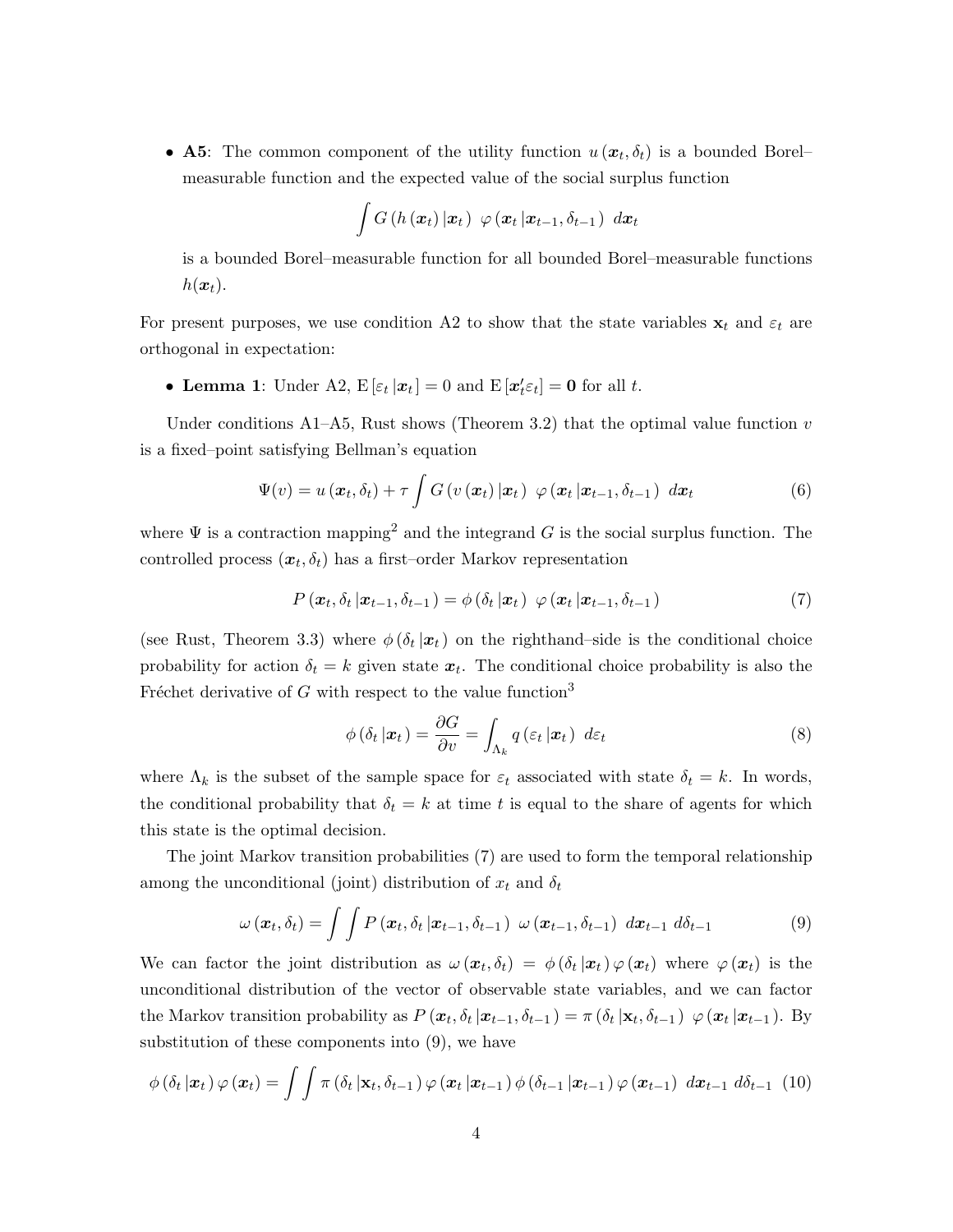After completing the integral with respect to  $x_{t-1}$  in (10), we form

$$
\phi\left(\delta_t\left|\boldsymbol{x}_t\right.\right) = \int \pi\left(\delta_t\left|\mathbf{x}_t,\delta_{t-1}\right.\right) \phi\left(\delta_{t-1}\right) \; d\delta_{t-1} \tag{11}
$$

The resulting set of equations that link the conditional choice probabilities for each time period through the Markov transition probabilities. To simplify notation, we denote the conditional probability that outcomes occur in state k at time t as  $\phi(\delta_t = k | \mathbf{x}_t) \equiv \phi(k, t)$ and the conditional Markov probability as  $\pi (\delta_t = k | \mathbf{x}_t, \delta_{t-1} = j) \equiv \pi(j, k, t)$ . Further, given that we only consider a finite number of states, (11) may be restated in more familiar form as

$$
\phi(k,t) = \sum_{j=1}^{K} \phi(j,t-1)\pi(j,k,t)
$$
\n(12)

which is the set of characteristic equations that link the conditional first–order Markov transition probabilities to the conditional choice probabilities. Although the conditional choice probabilities  $\phi(k, t)$  are not observable, we show in the following subsection that we can use the aggregate shares as estimates of these probabilities.

Finally, we can further refine (12) to derive the set of characteristic equations for time– invariant (stationary) Markov chain models. First, multiply both sides of (11) by  $\varphi(\boldsymbol{x}_t)$ and then integrate with respect to  $x_t$ . The resulting set of equations

$$
\phi(\delta_t) = \int \pi (\delta_t | \delta_{t-1}) \phi(\delta_{t-1}) d\delta_{t-1}
$$
\n(13)

link the time–invariant Markov transition probabilities  $\pi(\delta_t|\delta_{t-1})$  to the unconditional choice probabilities. Using the notation defined in the preceding paragraph, we can restate (13) for a finite Markov chain in more familiar form as

$$
\phi(k,t) = \sum_{j=1}^{K} \phi(j,t-1)\pi(j,k)
$$
\n(14)

where  $\pi (\delta_t = k | \delta_{t-1} = j) \equiv \pi(j, k)$ .

#### **2.2 Sample Analogs to the Markov Decision Process**

The objective of this subsection is to derive a sample analog of the conditional choice probability in (8) and the characteristic equations in (12) and (14) based on the observed aggregate data. The key step in linking the Markov decision process to the observable data is to note that the available data may represent partial or incomplete observations. Although the conditional choice probabilities in (8) are defined with respect to decision outcomes for all agents, observed aggregate data typically represent an incomplete enumeration of agents.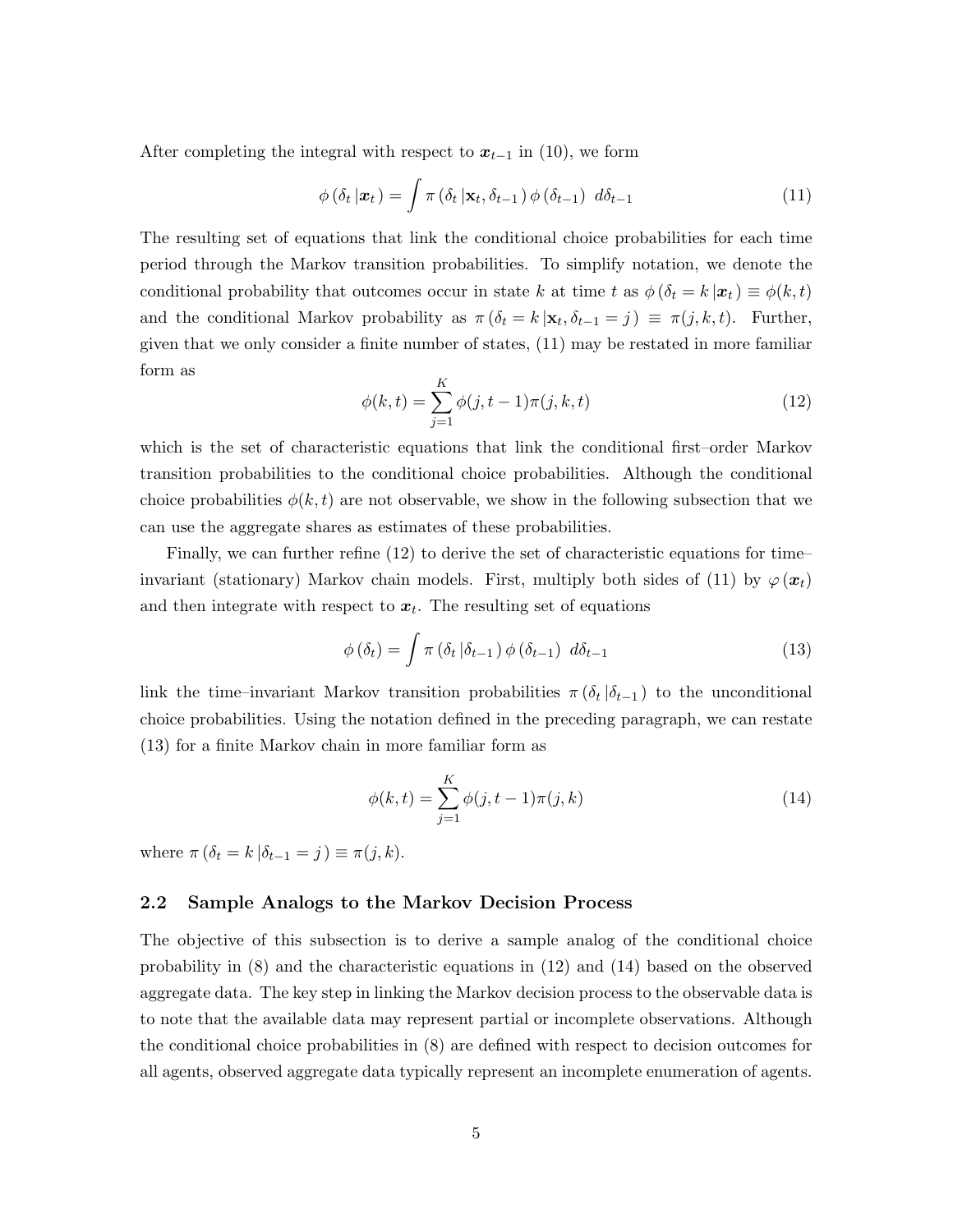By restating the results from the previous section as sample analogs, we can form estimating equations that link the Markov transition probabilities to the observed aggregate data.

To begin, suppose the aggregate data for a particular set of observations are gathered from a sample of *n* agents. Let  $q_n(\varepsilon_t | \boldsymbol{x}_t)$  represent the empirical conditional distribution of idiosyncratic factors in the observed sample. We assume the empirical conditional distribution converges to the population distribution as  $\rho(q_n, q) \to 0$  under some measure  $\rho$  as the number of agents in the sample increases  $(n \to \infty)$ . Accordingly, the empirical social surplus function analogous to (4) is

$$
G_n\left(v\left(\boldsymbol{x}_t\right)|\boldsymbol{x}_t\right) = \int \left[\max_{\delta_t} \left\{u\left(\boldsymbol{x}_t, \delta_t\right) + \varepsilon_t\left(\delta_t\right)\right\}\right] \, q_n\left(\varepsilon_t \left|\boldsymbol{x}_t\right) \, d\varepsilon_t \tag{15}
$$

under the empirical distribution  $q_n$ . If G is  $\rho$ -Fréchet differentiable at q, then we can express the empirical social surplus function as  $G_n(\boldsymbol{x}_t, \delta_t) = G(\boldsymbol{x}_t, \delta_t) + \eta_n (q_n - q)$ , where  $\eta_n$  is a linear functional that represents the Fréchet differential of  $G_n$ . In words, the empirical social surplus function  $G_n$  converges to the actual social surplus function G as  $n \to \infty$ .

Following our discussion of (8), we can interpret the observed share of outcomes in state k at time t as the  $\rho$ -Fréchet derivative of the empirical social surplus function,  $Y(k,t)$  =  $\partial G_n/\partial v$ . Then, we can use our differential expression for  $G_n$  to derive

$$
Y(k,t) = \frac{\partial G_n}{\partial v} = \frac{\partial G}{\partial v} + \frac{\partial \eta_n}{\partial v} = \phi(k,t) + \xi_n(k,t)
$$
\n(16)

where  $\xi_n$  is the Fréchet derivative of  $\eta_n$  at v. We interpret  $\xi_n(k, t)$  as the sampling error in the observed aggregate share relative to the conditional probability  $\phi(k, t)$ . Given  $E[\varepsilon_t | \mathbf{x}_t] = 0$ from Lemma 1, we can prove:

• Lemma 2: The conditional moment  $E[\xi_n(k,t)|x_t] = 0$  holds such that

$$
\mathbf{E}\left[\mathbf{x}'_t \xi_n(k,t)\right] = \mathbf{0} \tag{17}
$$

given the condition that integration and differentiation are exchangeable operations under  $q\left(\varepsilon_t\left|\boldsymbol{x}_t\right.\right)$  and  $q_n\left(\varepsilon_t\left|\boldsymbol{x}_t\right.\right)$ .

It is important to note that Lemma 2 will not hold if the difference between  $q_n$  and q represents selectivity biases (e.g., small firms are under–represented in the observed sample) or other characteristics such that the sampling errors  $\xi_n(k,t)$  are correlated with the state variables  $x_t$ . In this case, we can extend Lemma 2 if there exists a set of H instrumental variables  $z_t$  such that

$$
\mathbf{E}\left[\mathbf{z}'_t \xi_n(k,t)\right] = 0\tag{18}
$$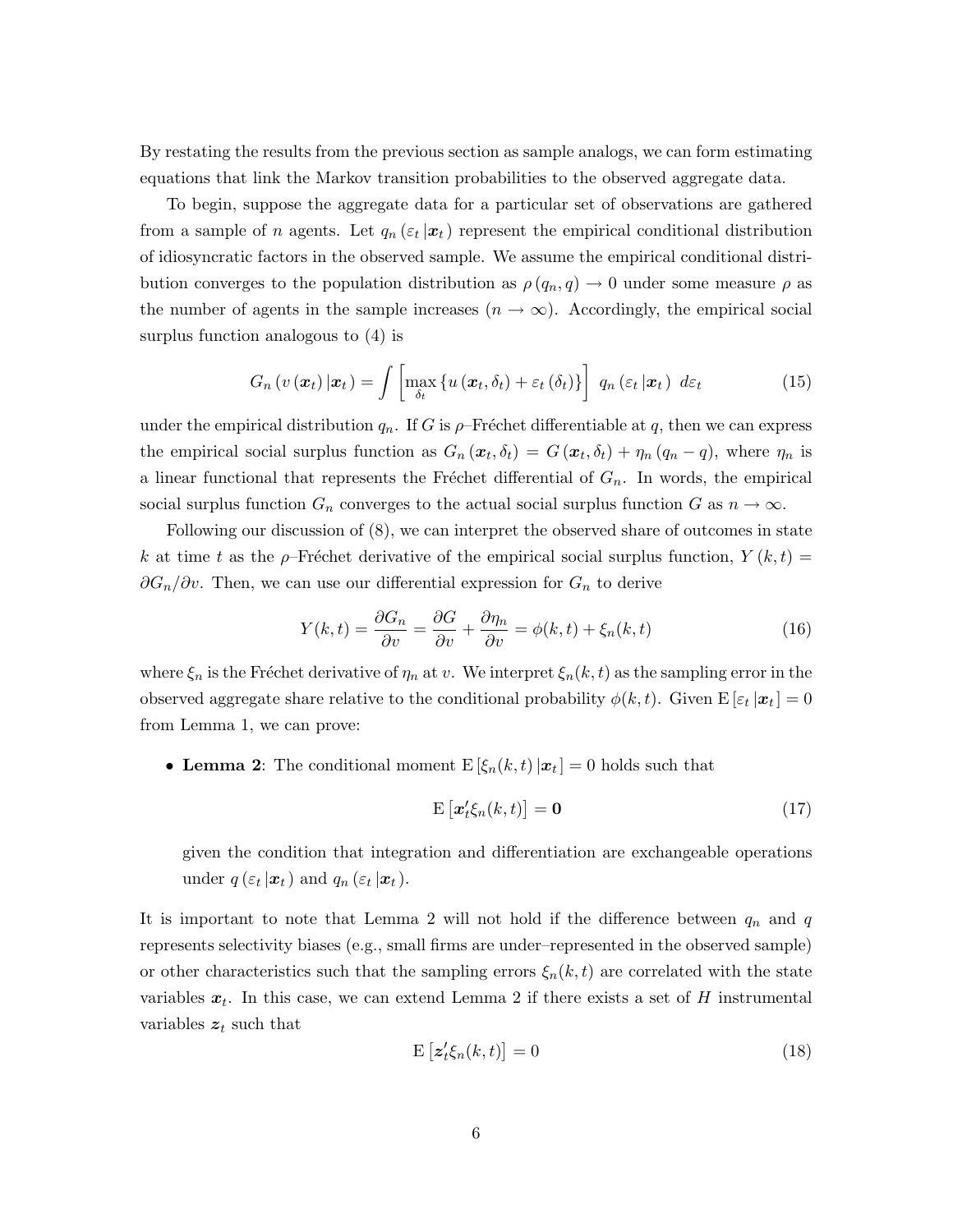We can now complete the sample analog to (12) by substituting  $Y(k, t) - \xi_n(k, t) = \phi(k, t)$ from  $(16)$  into  $(12)$  as

$$
Y(k,t) - \xi_n(k,t) = \sum_{j=1}^K \left(Y(j,t-1) - \xi_n(j,t-1)\right) \pi(j,k,t)
$$
\n(19)

which may be rearranged to form

$$
Y(k,t) = \sum_{j=1}^{K} Y(j,t-1)\pi(j,k,t) + e(k,t)
$$
\n(20)

where the composite error term is

$$
e(k,t) \equiv \xi_n(k,t) - \sum_{j=1}^{K} \xi_n(j,t-1)\pi(j,k,t-1)
$$
 (21)

Note that (20) is the sample analog of (12) and is a noisy version of the traditional estimating equation (1). Accordingly, the sample analog of (14) may be stated as

$$
Y(k,t) = \sum_{j=1}^{K} Y(j,t-1)\pi(j,k) + e(k,t)
$$
\n(22)

for the time–invariant (stationary) case. Thus, any first–order Markov chain model for aggregate data based on (20) or (22) is compatible with agent–specific behavior under this Markov decision process. For empirical purposes, the remaining task is to choose a feasible specification of the Markov transition probabilities.

## **3 Modeling the Conditional Transition Probabilities**

The purpose of this section is to derive a new class of conditional Markov chain models that are compatible with the Markov decision process approach and have favorable statistical properties. The proposed modeling approach is based on a set of estimating equations derived from (20). In particular, we can show that

$$
\mathbf{E}\left[\mathbf{z}'_{t}e(k,t)\right] = 0\tag{23}
$$

where  $z_t$  is an appropriate set of instrumental variables (perhaps equal to the set of state variables  $x_t$  if (17) holds). Then, we can use a goodness-of-fit criterion to derive a conditional Markov model from the sample analog of (23). In this section, we propose using the Cressie–Read power divergence criterion as a goodness–of-fit measure for model selection purposes.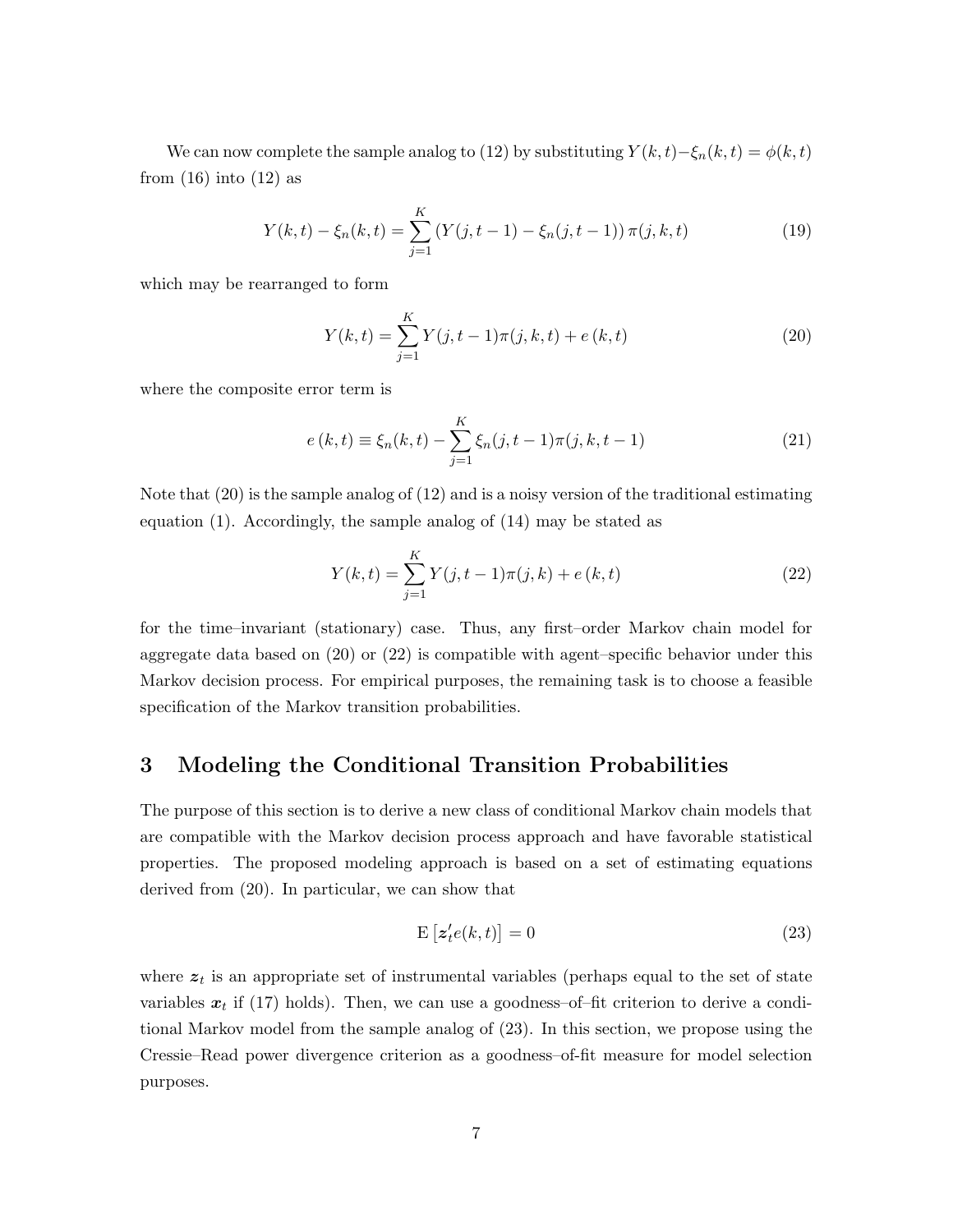#### **3.1 Cressie–Read Power Divergence (PD) Criterion**

The Cressie–Read power divergence (PD) statistic (Cressie and Read, 1984; Read and Cressie, 1988; Baggerly, 1998) is defined for a set of first–order finite and discrete conditional Markov probabilities *π* as

$$
I(\boldsymbol{\pi}, \overline{\boldsymbol{\pi}}, \alpha) = \frac{2}{\alpha(1+\alpha)} \sum_{t=1}^{T} \sum_{j=1}^{K} \sum_{k=1}^{K} \pi(j, k, t) \left[ \left( \frac{\pi(j, k, t)}{\overline{\pi}(j, k, t)} \right)^{\alpha} - 1 \right]
$$
(24)

Here, the PD statistic measures the pseudo–distance between  $\pi$  and a set of reference transition probabilities *π*. The reference distributions may be based on pre–sample or prior information that the researcher may want to add to the Markov estimation problem. Read and Cressie note that (24) encompasses a family of estimation objective functions indexed by  $\alpha$  for discrete probability distributions (see Appendix section A.2). For our purposes, the PD statistic is a useful estimation criterion due to its information theoretic properties and because it is strictly convex in  $\pi$ .

#### **3.2 Minimum Power Divergence (MPD) Models**

Given reference weights  $\bar{\pi}$  and the orthogonality conditions (23), our proposed method for deriving a model of the condtional Markov transition probabilities is to choose *π* that satisfies the estimating equations and is closest to  $\bar{\pi}$  under the PD criterion. The resulting minimum power divergence (MPD) transition probabilities satisfy the behavioral conditions of the Markov decision process while remaining 'least–informative' relative to the set of reference weights. Formally, the MPD problem may be solved by choosing  $\pi$  to minimize  $I(\pi,\overline{\pi},\alpha)$  (for some  $\alpha$ ) subject to the sample analog of (23)

$$
\sum_{t=1}^{T} \mathbf{z}'_t \left( y(k, t) - \sum_{j=1}^{K} y(j, t-1)\pi(j, k, t) \right) = \mathbf{0}
$$
\n(25)

for each  $j = 2, \ldots, K$  (after normalization) and the row–sum constraint

$$
\sum_{k=1}^{K} \pi(j, k, t) = 1
$$
\n(26)

for all  $j$  and  $t$ .

For demonstration purposes, we consider two prominent cases of the MPD family. First, the Kullback–Leibler cross–entropy functional is

$$
I\left(\pi,\overline{\pi},\alpha\to 0\right) = \sum_{t=1}^{T} \sum_{j=1}^{K} \sum_{k=1}^{K} \pi(j,k,t) \ln\left[\frac{\pi(j,k,t)}{\overline{\pi}(j,k,t)}\right]
$$
(27)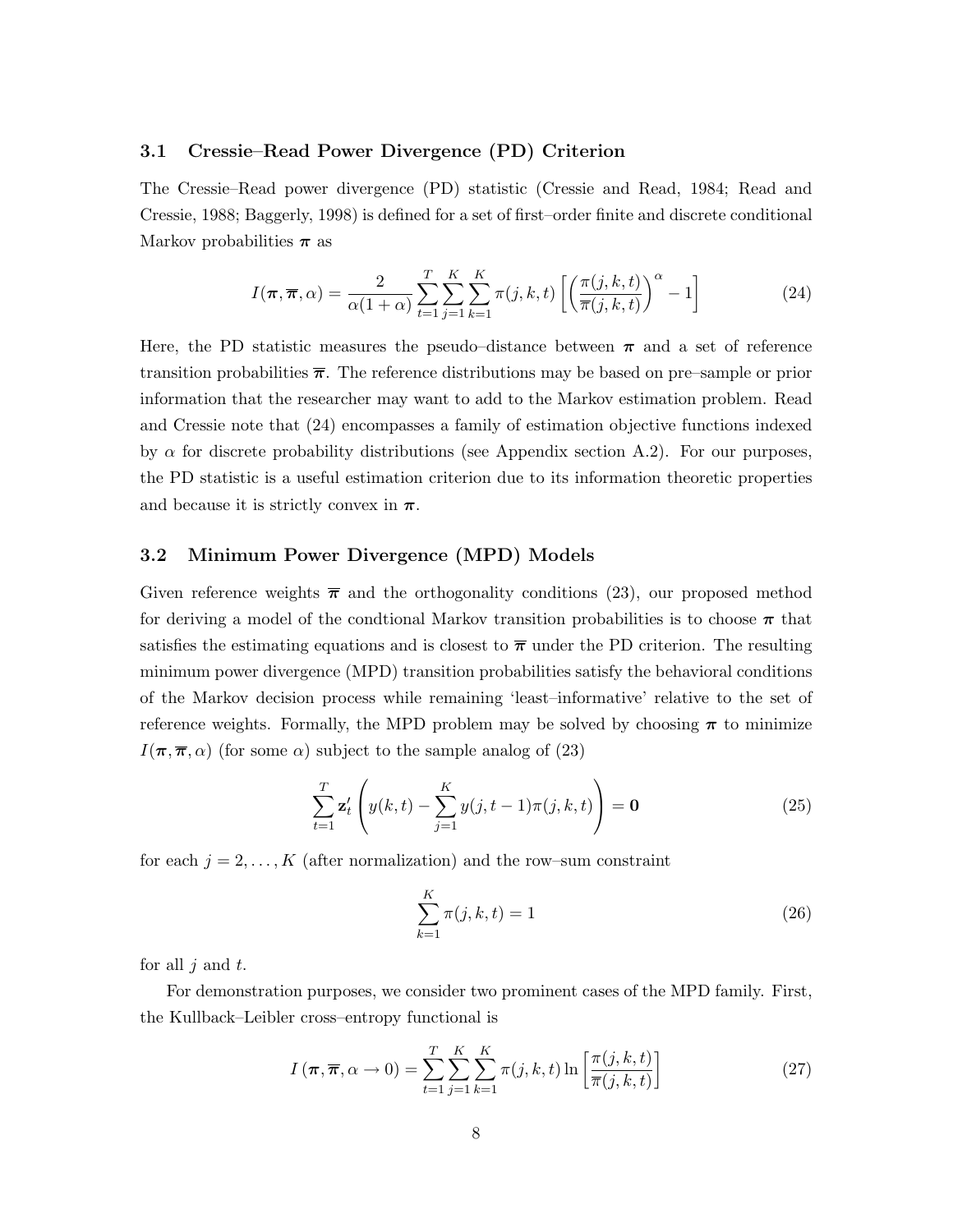Under the cross–entropy criterion, the MPD model of the conditional Markov transition probabilities is

$$
\widetilde{\pi}(j,k,t) = \frac{\overline{\pi}(j,k,t) \exp\left(Y(j,t-1) \mathbf{z}_t^T \widetilde{\mathbf{\lambda}}_k\right)}{\sum_{k=1}^K \overline{\pi}(j,k,t) \exp\left(Y(j,t-1) \mathbf{z}_t^T \widetilde{\mathbf{\lambda}}_k\right)}
$$
(28)

The vector  $\lambda_k$  is the set of optimal Lagrange multipliers on (25). In general, there is no explicit solution for the Lagrange multipliers, and the optimal values must be numerically determined. If the reference distribution  $\bar{\pi}$  satisfies (25),  $\tilde{\lambda}_k = 0$  for each k and  $\tilde{\pi}(j, k, t) =$  $\overline{\pi}(j, k, t)$  for all j, k, and t.

If the reference weights are discrete uniform, the Kullback–Leibler cross–entropy functional is negatively proportional to Shannon's entropy functional

$$
-I\left(\pi,\overline{\pi},\alpha\to 0\right)\propto -\sum_{t=1}^{T}\sum_{j=1}^{K}\sum_{k=1}^{K}\pi(j,k,t)\ln\left(\pi(j,k,t)\right) \tag{29}
$$

In this case, the MPD model produces Markov transition probabilities that are equivalent to models derived under Jaynes' maximum entropy criterion. The maximum entropy transition probabilities take the form

$$
\widehat{\pi}(j,k,t) = \frac{\exp\left(-Y(j,t-1)\mathbf{z}_t'\widehat{\boldsymbol{\lambda}}_k\right)}{\sum_{k=1}^K \exp\left(-Y(j,t-1)\mathbf{z}_t'\widehat{\boldsymbol{\lambda}}_k\right)}
$$
(30)

The H-vector  $\hat{\lambda}_k$  is the set of optimal Lagrange multipliers for the constraints (25). As in the minimum cross–entropy case, a closed–form solution for  $\hat{\lambda}_k$  is not known to exist, and the maximum entropy estimates of  $\pi$  must be numerically determined. We can also see that the maximum entropy model is a special case of the cross–entropy model in which  $\bar{\pi}$ is discrete uniform and  $\tilde{\lambda}_k = -\hat{\lambda}_k$  for each k. In either case, the entropy–based approach yields a model of the Markov transition probabilities in terms of the observed explanatory variables and a finite number of estimable parameters.

## **4 Sampling Properties of the MPD Estimators**

To demonstrate the large–sample properties of the MPD parameter estimators, we consider the special case of the Kullback–Leibler cross–entropy functional (i.e.,  $\alpha \to 0$ ). First, the constrained MPD problem may be reduced to an unconstrained form by concentrating the Lagrangian objective function. If we view the implicitly defined Markov transition probabilities (28) as an intermediate solution and substitute these forms back into the Lagrangian expression, the MPD objective function reduces to

$$
m(\boldsymbol{\lambda}) = \sum_{t=1}^{T} \sum_{k=1}^{K} y(k, t) \mathbf{z}_t^{\prime} \mathbf{\lambda}_k - \sum_{t=1}^{T} \sum_{j=1}^{K} \ln \left[ \overline{\pi}(j, 1, t) + \sum_{k=2}^{K} \overline{\pi}(j, k, t) \exp \left( y(j, t-1) \mathbf{z}_t^{\prime} \mathbf{\lambda}_k \right) \right] (31)
$$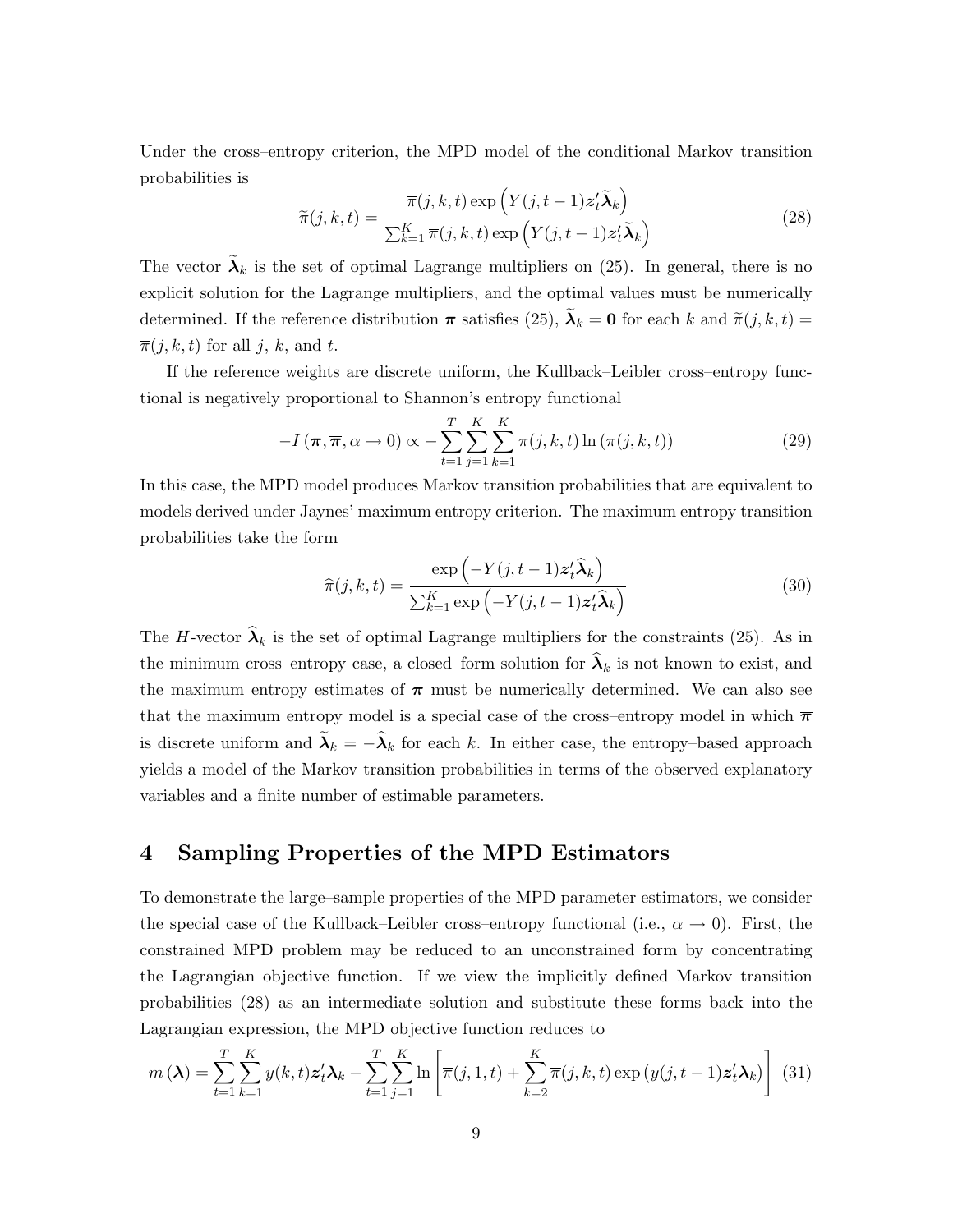By the saddle–point property of the constrained minimization problem, (31) is strictly concave in  $\lambda$  such that  $m(\lambda) < m(\tilde{\lambda}) \ \forall \ \lambda \neq \tilde{\lambda}$ . Accordingly, the optimal values of  $\lambda$ can be computed by maximizing  $m(\lambda)$  by choice of  $\lambda$ . The gradient vector of  $m(\lambda)$  is simply the set of sample analog estimating equations (25), and Newton–Raphson or related optimizations algorithms may be used to compute the optimal Lagrange multipliers.

The large–sample properties of the minimum cross–entropy estimator (including the maximum entropy estimator as a special case) may be derived under the following regularity conditions:

- **B1**: There exists  $\lambda^0$  such that  $\pi(\lambda^0; j, k, t) = \pi^0(j, k, t)$  for all j, k, and t.
- **B2**: The sample analog of (23) is  $\sqrt{T}$ -consistent such that

$$
T^{-1} \sum_{t=1}^{T} \mathbf{z}'_t \left( Y(k, t) - \sum_{j=1}^{K} Y(j, t-1) \pi^0(j, k, t) \right) \xrightarrow{p} \mathbf{0}
$$
 (32)

• **B3**: The moment condition (32) is asymptotically normal as

$$
T^{-1/2} \sum_{t=1}^{T} \mathbf{z}'_t \left( Y(k,t) - \sum_{j=1}^{K} Y(j,t-1) \pi^0(j,k,t) \right) \xrightarrow{d} \mathcal{N}(\mathbf{0}, \Delta)
$$
(33)

Note that we should expect the asymptotic covariance matrix to exhibit heteroskedastic and autocorrelated (HAC) character due to the properties of the composite model errors in (21). In particular,  $e(k, t)$  is serially correlated because it includes elements of  $\xi_n(k, t)$  at time t and each  $\xi_n(j, t-1)$  at time  $t-1$ . Further, even if the sampling errors  $\xi(k, t)$  are homoskedastic, the variance of  $e(k, t)$  changes over time if the Markov transition probabilities  $\pi(j, k, t)$  are conditional and vary with t.

Given these conditions, the consistency and asymptotic normality of the MPD estimator follows under:

- **Proposition 1**: The MPD estimator is  $\sqrt{T}$ -consistent such that  $\tilde{\lambda} \stackrel{p}{\rightarrow} \lambda_0$  under Assumptions B1 and B2 plus:
	- 1. there exists function  $m_0(\lambda)$  that is uniquely maximized at  $\lambda^0$
	- 2.  $m(\lambda)$  is twice continuously differentiable and concave

3. 
$$
T^{-1}m(\lambda) \stackrel{p}{\rightarrow} m_0(\lambda)
$$
 for all  $\lambda$ 

• **Proposition 2**: The MPD estimator is asymptotically normal as

$$
\sqrt{T}\left(\widetilde{\boldsymbol{\lambda}}-\boldsymbol{\lambda}_0\right) \stackrel{d}{\rightarrow} \mathrm{N}\left(\mathbf{0},\boldsymbol{\Gamma}_0^{-1}\boldsymbol{\Delta}\boldsymbol{\Gamma}_0^{-1}\right) \tag{34}
$$

under the conditions of Proposition 1 plus Assumption B3 and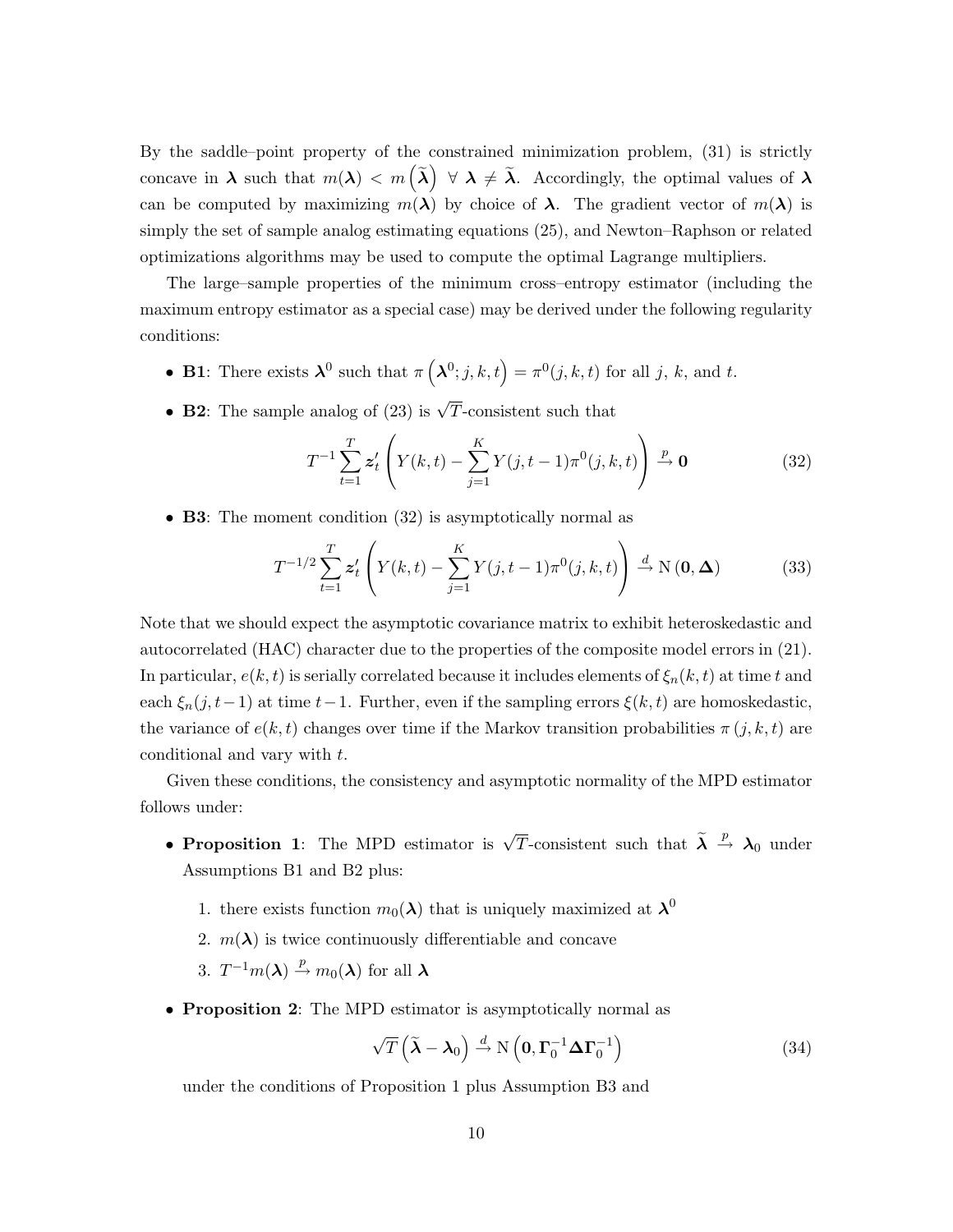1. there exists  $\Gamma(\lambda)$  continuous in  $\lambda$  such that

$$
\sup_{\lambda} \left\| T^{-1} \frac{\partial^2 m(\lambda)}{\partial \lambda \partial \lambda'} - \Gamma(\lambda) \right\| \xrightarrow{p} 0 \tag{35}
$$

2.  $\Gamma_0 = \Gamma(\lambda_0)$  is nonsingular

In particular, the stated regularity conditions may be used to prove Propositions 1 and 2 under Theorems 2.7 and 3.1 provided by Newey and McFadden (1994).

Following the test results developed for the frequency–based data cases by Kelton and Kelton (1984), we can use the large–sample results presented above to conduct classical hypothesis tests under the fitted MPD Markov models. In particular, we can test sets of linear restrictions under the general null hypothesis  $H_0$ :  $c\lambda = r$  with the Wald statistic

$$
W = T\left(\mathbf{c}\tilde{\boldsymbol{\lambda}} - \mathbf{r}\right)' \left(\tilde{\boldsymbol{\Gamma}}^{-1} \tilde{\boldsymbol{\Delta}} \tilde{\boldsymbol{\Gamma}}^{-1}\right)^{-1} \left(\mathbf{c}\tilde{\boldsymbol{\lambda}} - \mathbf{r}\right) \stackrel{a}{\sim} \chi^2_Q \tag{36}
$$

where matrix **c** has full row rank of Q. For example, we can conduct a Wald test for time– invariance (i.e., stationarity) of the Markov process under the null hypothesis  $H_0: \lambda^* = 0$ where  $\lambda^*$  is the subset of the Lagrange multipliers associated with non–constant elements of  $z_t$  and the reference weights  $\overline{\pi}(j, k, t)$  do not vary with t. Following the discussion above, the Wald statistic should incorporate an HAC–consistent covariance estimator (e.g., Newey and West, 1987) in order to accommodate the HAC structure of the underlying error process in (21).

At this point, it is important to note that the proposed estimators are also asymptotically efficient if the specified Markov transition model is correctly specified. Further, the efficiency property is lost if the model specification is incorrect, but versions of Propositions 1 and 2 may hold if Assumption B1 is untrue. In this case, the specified Markov transition model may be viewed as 'pseudo–true', and its properties may be developed from the known results on misspecified models. For example, although  $\lambda_0$  is not the vector of 'true' model parameters in this case, these model parameters represent the limiting MPD model based on constraints (25) and (26). Thus, even if the model is not correctly specified, the MPD parameter estimator may yet converge in probability to  $\lambda_0$  and exhibit asymptotically normal character. The key implication of this outcome is that the sampling properties may be used to test some relevant hypotheses that do not explicitly require the model specification to be correct. For example, we can still use an incorrectly specified Markov model that does not satisfy Assumption B1 to test the time–invariance hypothesis,  $H_0$ :  $\lambda_n = 0$ , where  $\lambda_n$  is the subset vector of Lagrange multipliers associated with the non– constant instruments in  $z_t$ .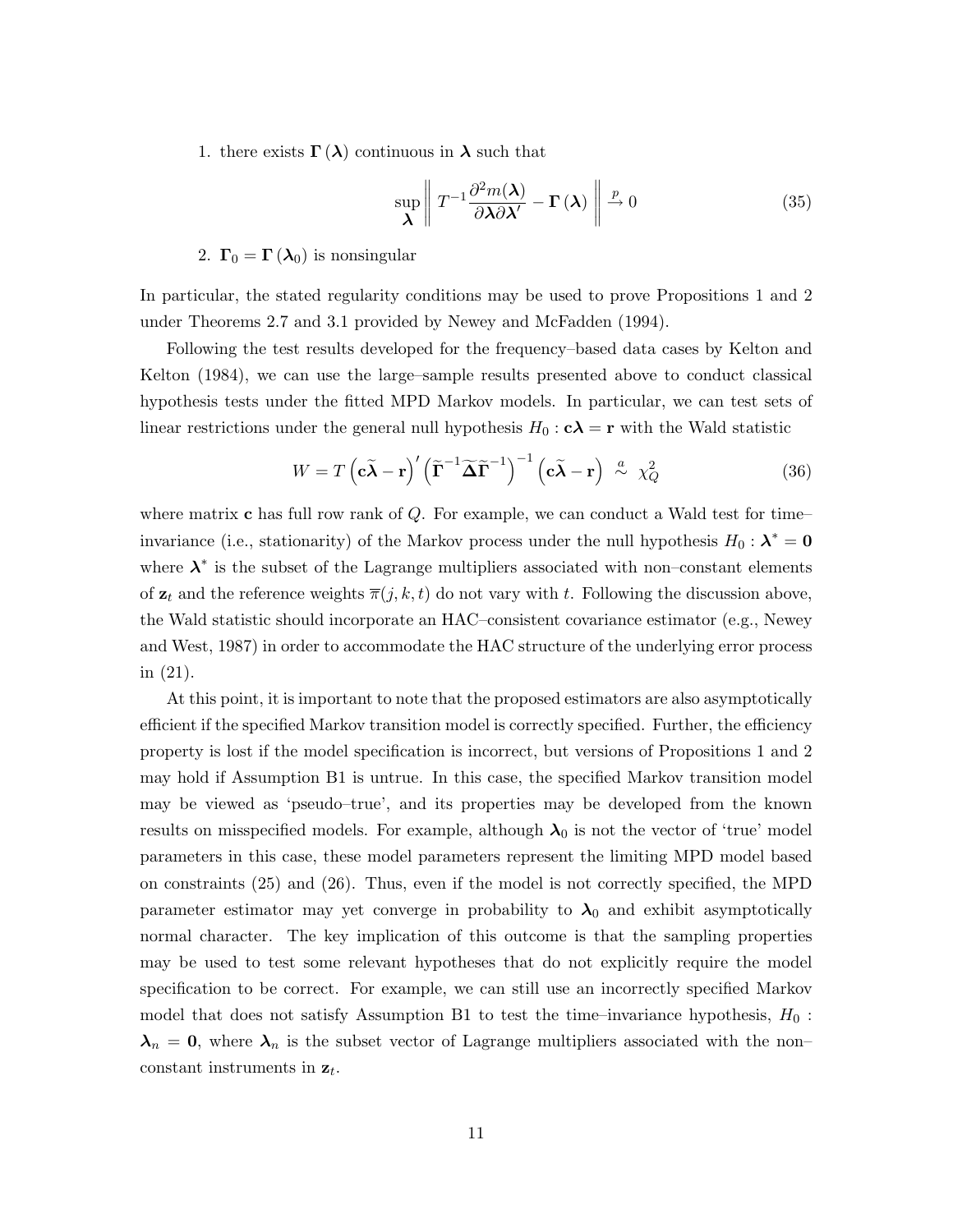## **5 Concluding Remarks**

The framework developed in this paper links an agent–specific controlled decision process to the estimating equations commonly used to estimate conditional Markov models based on aggregate data. Accordingly, these findings weaken the standard criticism that such models are ad hoc and do not reflect behavioral foundations. Based on the findings reported in this paper, there are two key areas for future research. First, given that this modeling framework does not rely on particular specifications for the agents' utility functions or other components of the Markov decision process, the associated class of Markov chain models that are compatible with these microfoundations may be relatively large. The conditional Markov models proposed in this paper belong to this class and have relatively favorable statistical properties, but future studies should evaluate the robustness of the models in cases where they are only pseudo–true. Second, we may be able to further exploit the model framework to develop additional linkages between the behavioral model and the econometric model. For example, it may be possible to develop estimators of the social surplus function that could be used to assess the impact of changes in the state variables (e.g., public policies) that affect the agents' welfare.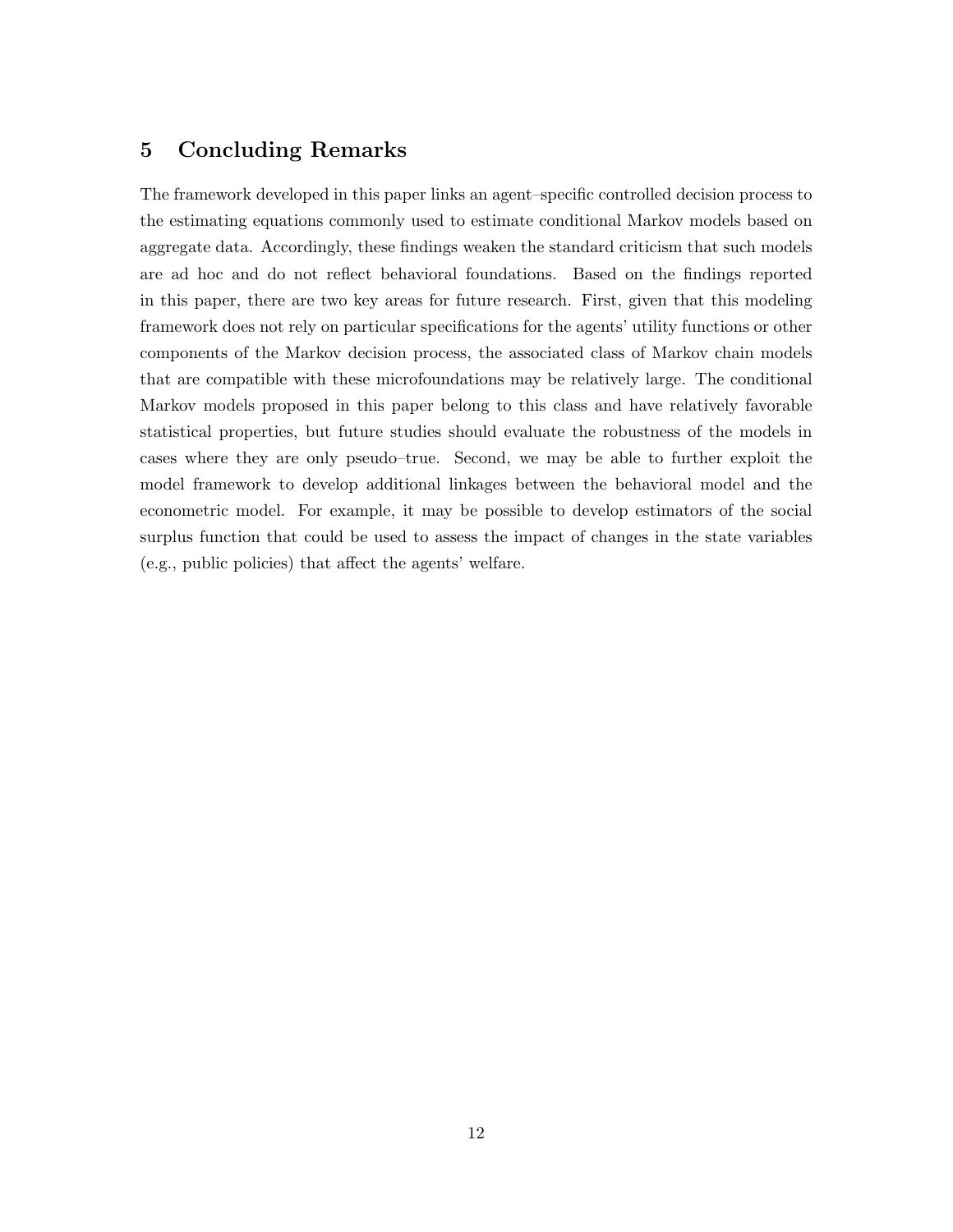## **References**

- **Anderson, T. W. and L. Goodman**, "Statistical Inference about Markov Chains," *Annals of Mathematical Statistics*, 1957, *28*, 89–110.
- **Baggerly, K.**, "Empirical Likelihood as a Goodness of Fit Measure," *Biometrika*, 1998, *85*, 535–47.
- **Bedall, F.**, "Test Statistics for Simple Markov Chains: A Monte Carlo Study," *Biometrical Journal*, 1978, *20*, 41–9.
- **Berry, S., J. Levinsohn, and A. Pakes**, "Automobile Prices in Equilibrium," *Econometrica*, 1995, *63*, 841–90.
- **Corcoran, S.**, "Empirical Exponential Family Likelihood using Several Moment Conditions," *Statistica Sinica*, 2000, *10*, 545–557.
- **Cressie, N. and T. Read**, "Multinomial Goodness–of–Fit Tests," *Journal of the Royal Statistical Society, Series B*, 1984, *46*, 440–64.
- **Csiszár, I.**, "I–divergence Geometry of Probability Distributions and Minimization Problems," *Annals of Probability*, 1975, *3*, 146–58.
- , "Why Least Squares and Maximum Entropy? An Axiomatic Approach to Inference for Linear Inverse Problems," *Annals of Statistics*, 1991, *19*, 2032–66.
- **Davis, B., C. Heathcote, and T. O'Neill**, "Estimating and Interpolating a Markov Chain from Aggregate Data," *Biometrika*, 2002, *89*, 95–110.
- **Di Cicco, T. and J. Romano**, "Nonparametric Confidence Limits by Resampling Methods and Least Favorable Families," *International Statistics Review*, 1990, *58*, 59–76.
- **Gokhale, D. and S. Kullback**, *The Information in Contingency Tables*, New York: Marcel Dekker, 1978.
- **Golan, A., G. Judge, and D. Miller**, *Maximum Entropy Econometrics: Robust Estimation with Limited Data*, New York: John Wiley and Sons, 1996.
- **Good, I. J.**, "Maximum Entropy for Hypothesis Formulation, Especially for Multidimensional Contingency Tables," *Annals of Mathematical Statistics*, 1963, *34*, 911–34.
- **Goodman, L.**, "A Further Note on Miller's 'Finite Markov Processes in Psychology'," *Psychometrika*, 1953, *18*, 245–8.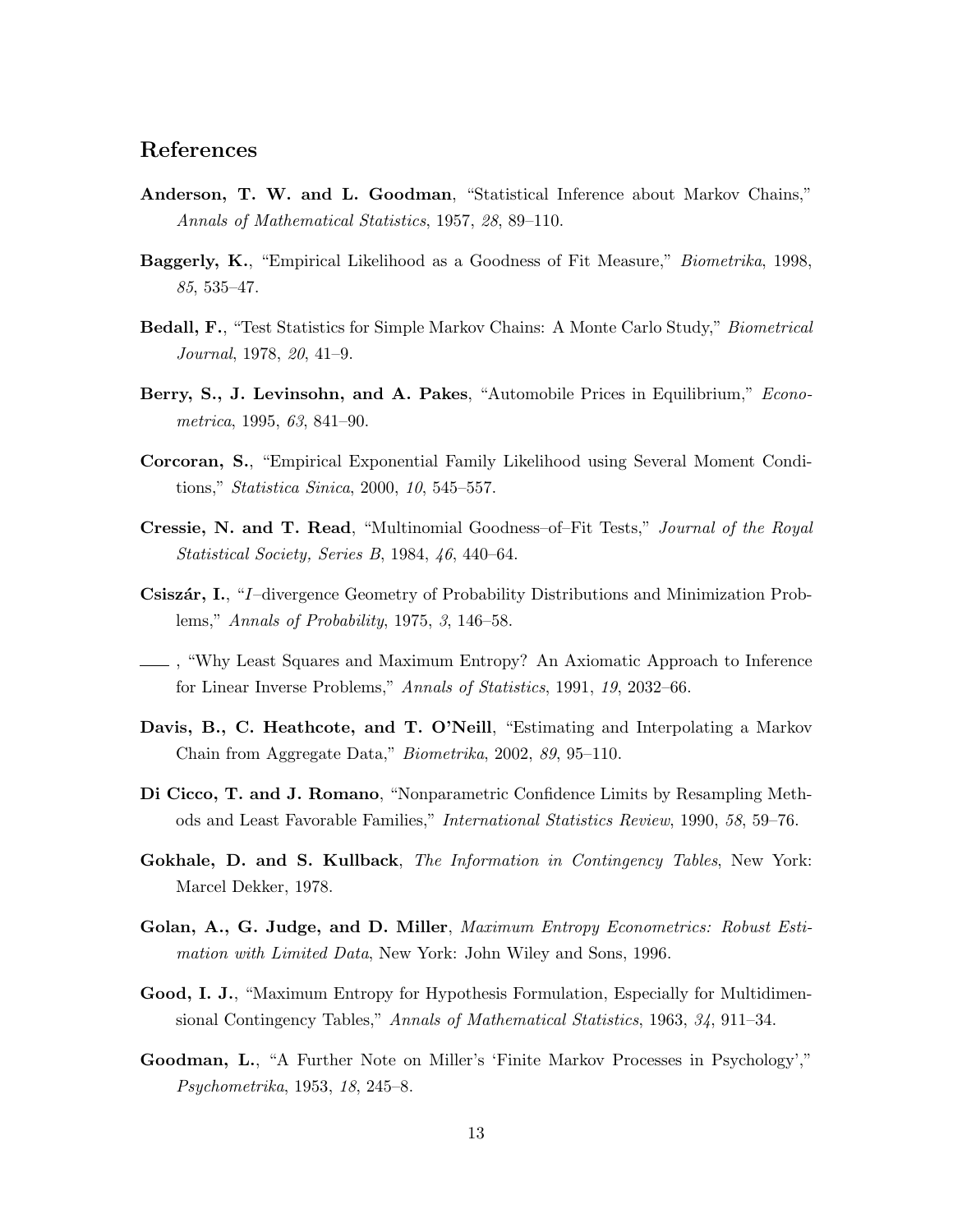- **Hotz, V. J. and R. A. Miller**, "Conditional Choice Probabilities and the Estimation of Dynamic Models," *Review of Economic Studies*, 1993, *60*, 397–429.
- **Ireland, C. and S. Kullback**, "Minimum Discriminant Information Estimation," *Biometrics*, 1968, *24*, 707–13.
- **Isaacson, D. and R. Madsen**, *Markov Chains: Theory and Applications*, New York: John Wiley and Sons, 1976.
- **Jaynes, E. T.**, "Information Theory and Statistical Mechanics, I," *Physical Review*, 1957, *106*, 620–30.
- , "Information Theory and Statistical Mechanics, II," *Physical Review*, 1957, *108*, 171– 90.
- **Kao, R.**, "Note on Miller's 'Finite Markov Process in Psychology'," *Psychometrika*, 1953, *18*, 241–3.
- **Kelton, C.**, "Estimation of Time–Independent Markov Processes with Aggregate Data: A Comparison of Techniques," *Econometrica*, 1981, *49*, 517–8.
- **and D. W. Kelton**, "Advertising and Intraindustry Brand Shift in the U.S. Brewing Industry," *Journal of Industrial Economics*, 1982, *30*, 293–303.
- **Kelton, W. D. and C. Kelton**, "Hypothesis Tests for Markov Process Models from Aggregate Frequency Data," *Journal of the American Statistical Association*, 1984, *79*, 922–8.
- **Kullback, S.**, *Information Theory and Statistics*, New York: John Wiley and Sons, 1959.
- , "Marginal Homogeneity of Multidimensional Contingency Tables," *Annals of Mathematical Statistics*, 1971, *42*, 594–606.
- **and R. Leibler**, "On Information and Sufficiency," *Annals of Mathematical Statistics*, 1951, *22*, 79–86.
- **Lee, T. C. and G. Judge**, "Entropy and Cross–Entropy Procedures for Estimating Transition Probabilities from Aggregate Data," *Bayesian Analysis in Statistics and Econometrics: Essays in Honor of Arnold Zellner*, 1996. John Wiley and Sons, New York.
- **, , and A. Zellner**, *Estimating the Parameters of the Markov Probability Model from Aggregate Time Series Data*, 2nd ed., North–Holland, 1977.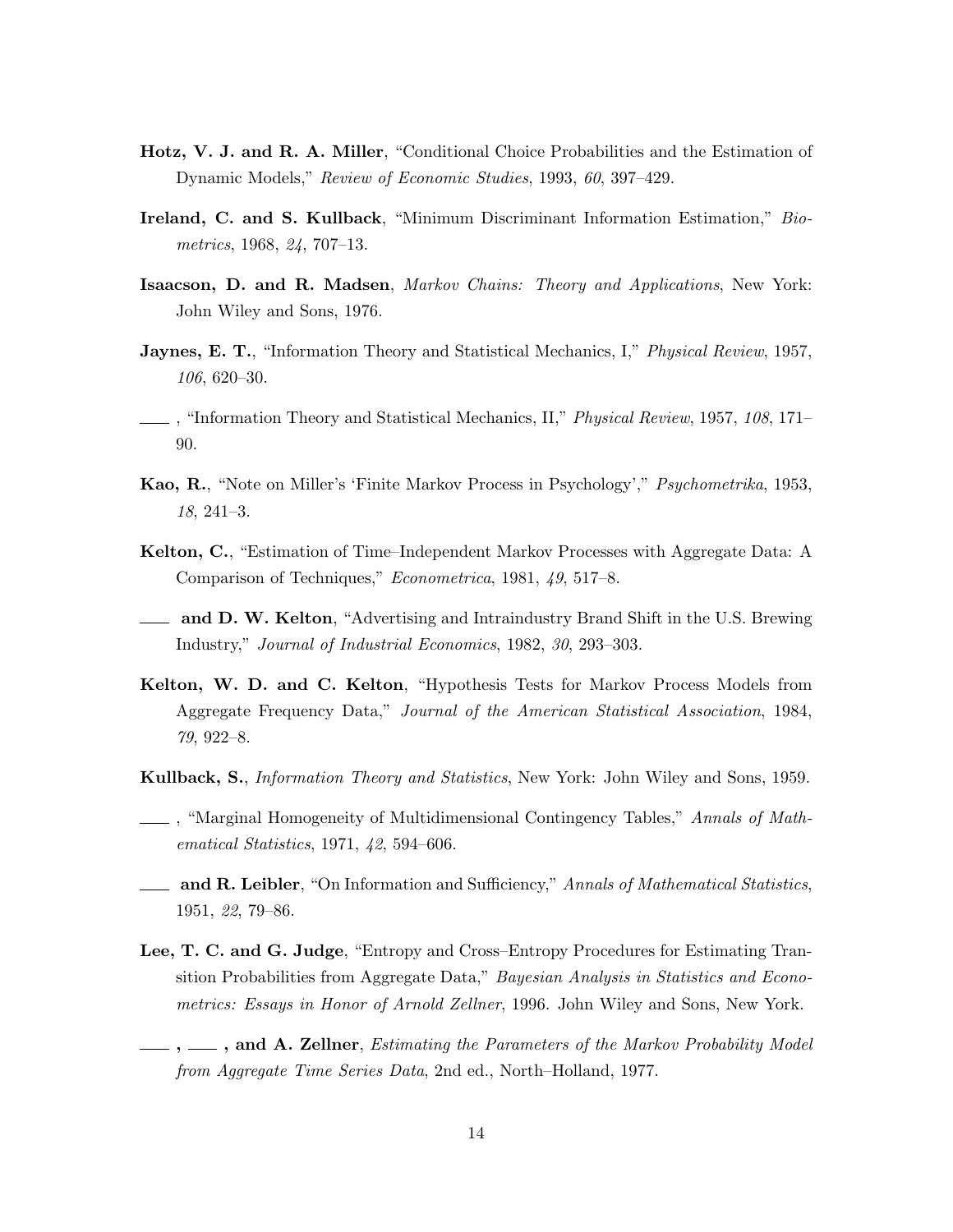- **MacRae, E. C.**, "Estimation of Time–Varying Markov Processes with Aggregate Data," *Econometrica*, 1977, *45*, 183–98.
- **Miller, G.**, "Finite Markov Processes in Psychology," *Psychometrika*, 1952, *17*, 149–67.
- **Neyman, J.**, "Contributions to the Theory of  $\chi^2$  Testing," *Proceedings of the First Berkeley Symposium on Mathematical Statistics and Probability*, 1949, pp. 239–73.
- **Owen, A.,** "Empirical Likelihood Ratio Confidence Intervals for a Single Functional," *Biometrika*, 1988, *75*, 237–49.
- , "Empirical Likelihood Ratio Confidence Regions," *Annals of Statistics*, 1990, *18*, 90–120.
- , *Empirical Likelihoood*, Boca Raton, FL: Chapman and Hall, 2001.
- **Pearson, K.**, "On a criterion that a given system of deviations from the probable in the case of a correlated system of variables is such that it can be reasonably supposed to have arisen from random sampling," *Philosophical Magazine, 5th Series*, 1900, *50*, 157–75.
- **Read, T. and N. Cressie**, *Goodness–of–Fit Statistics for Discrete Multivariate Data*, New York: Springer–Verlag, 1988.
- **Rust, J.**, "Maximum Likelihood Estimation of Discrete Control Processes," *SIAM Journal of Control and Optimization*, 1988, *26*, 1006–24.
- , "Structural Estimation of Markov Decision Processes," in R. Engle and D. McFadden, eds., *Handbook of Econometrics*, Vol. 4, Elsevier, 1994.
- **Shannon, C.**, "A Mathematical Theory of Communication," *Bell System Technical Journal*, 1948, *27*, 379–423.
- **Telser, L.**, "Advertising and Cigarettes," *Journal of Political Economy*, 1962, *70*, 471–99.
- , "The Demand for Branded Goods as Estimated from Consumer Panel Data," *Review of Economics and Statistics*, 1962, *44*, 300–24.
- **Theil, H.**, "A Multinomial Extension of the Linear Logit Model," *International Economic Review*, 1969, *251–9.*
- **White, C. C. and D. J. White**, "Markov Decision Processes," *European Journal of Operational Research*, 1989, *39*, 1–16.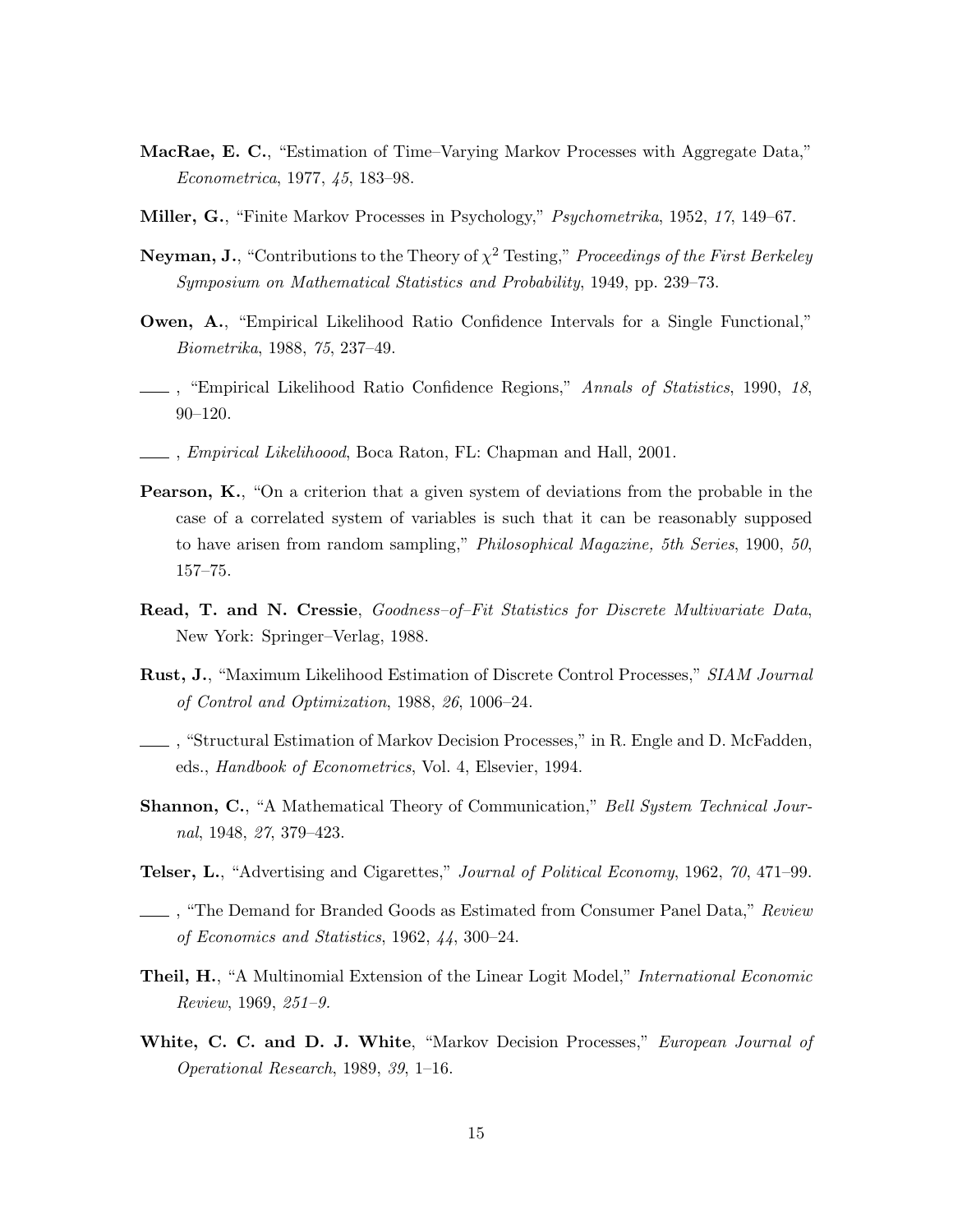## **6 End Notes**

- 1. The observable state variables  $\mathbf{x}_t$  are also assumed to be sufficient statistics for  $\varepsilon_t$ such that  $q(\epsilon_t | \mathbf{x}_t)$  is not conditional on  $\epsilon_{t-1}$ . As Rust notes, this implies that any serial dependence among the idiosyncratic outcomes of  $\varepsilon_t$  is fully represented by the Markovian character of  $x_t$ .
- 2. The contraction mapping  $\Psi(v)$  also establishes the implicit linkage between the optimal value function v and the intertemporal discount factor  $\tau$  plus any relevant features of the utility function (e.g., risk preferences).
- 3. The Fréchet derivative is one member of the class of function space generalizations of the standard derivative used in multivariate calculus. The generalized derivatives are used in this case because the arguments of interest in the social surplus function  $G(v(\boldsymbol{x}_t)|\boldsymbol{x}_t)$  are functions (i.e.,  $v(\boldsymbol{x}_t)$  and  $q(\varepsilon_t|\boldsymbol{x}_t)$ ) rather than real–valued parameters. Following Definition 2.3 in Shao and Tu  $(1995)$ , a functional G is said to be  $\rho$ –Fréchet differentiable at q if

$$
\lim_{n \to \infty} \frac{G(q_n) - G(q) - \eta(q_n - q)}{\rho(q_n, q)} = 0
$$

where  $q_n$  is a local alternative to q such that  $\rho(q_n, q) \to 0$  as  $n \to \infty$  under measure  $\rho$ (e.g., the sup–norm measure) and  $\eta$  is a linear functional that represents the Fréchet differential.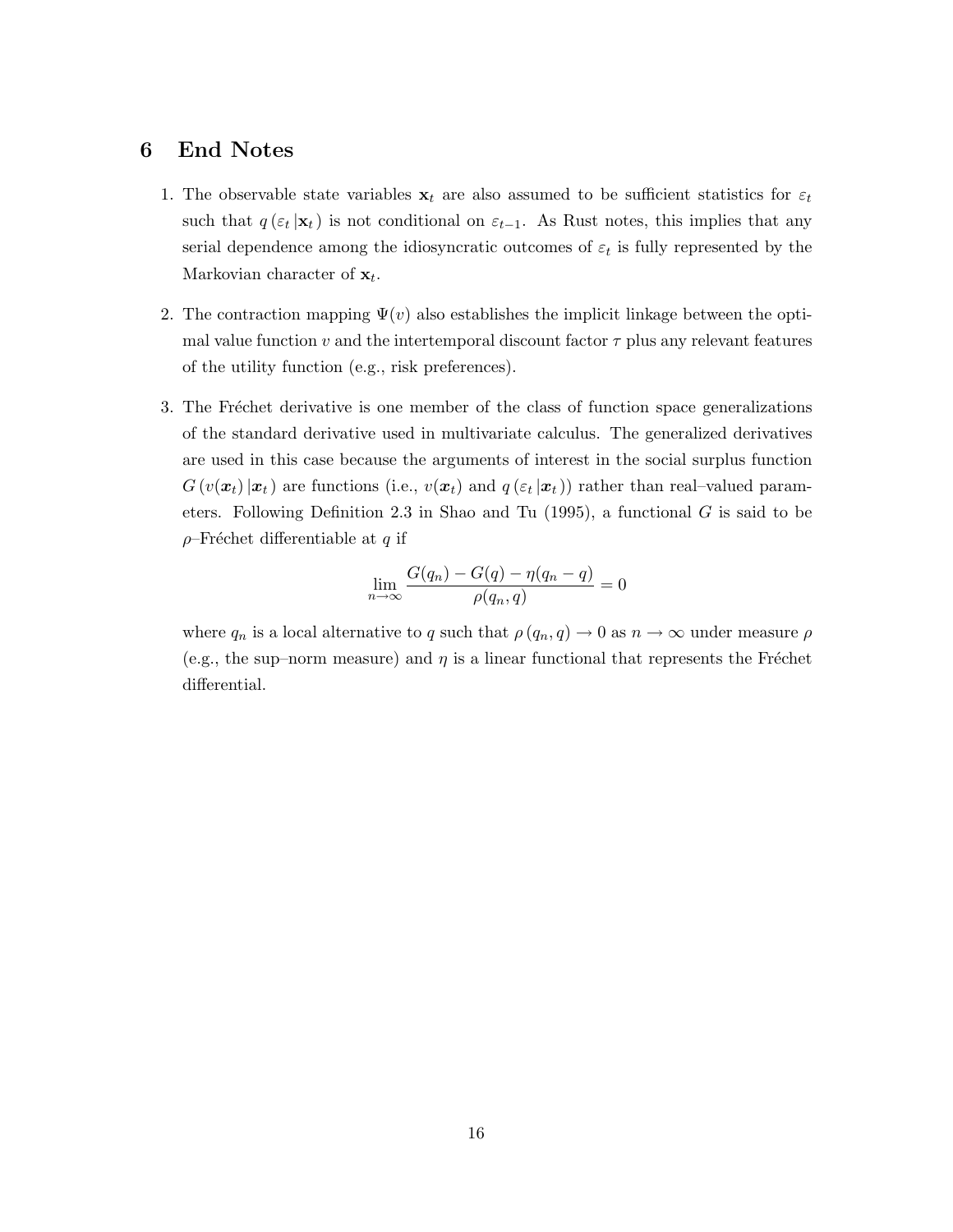## **Appendix**

#### **A.1 Proofs of the Lemmas**

• **Lemma 1**: If the idiosyncratic state variable has a non–null component to its mean such that  $E[\varepsilon_t | x_t] \neq 0$  for some t, the common component of the utility function could be written as

$$
u^*(\boldsymbol{x}_t, \delta_t) = u(\boldsymbol{x}_t, \delta_t) + \mathrm{E}\left[\varepsilon_t \,|\boldsymbol{x}_t\right]
$$

Thus, it must be true that  $E[\varepsilon_t | \mathbf{x}_t] = 0 \quad \forall \, t$ , and it necessarily follows that  $\mathbf{x}_t$  and  $\varepsilon_t$  are orthogonal in expectation (i.e., uncorrelated) such that  $E[\mathbf{x}'_t \varepsilon_t] = \mathbf{0} \ \ \forall \ t \text{ by the}$ iterated expectations theorem.  $\Box$ 

• **Lemma 2**: Given that the conditional distributions of the idiosyncratic state variable  $\varepsilon_t$  (given  $x_t$ ) must integrate to one, we know that

$$
\int q_n(\varepsilon_t \,|\, \boldsymbol{x}_t) \, d\varepsilon_t - \int q(\varepsilon_t \,|\, \boldsymbol{x}_t) \, d\varepsilon_t = 0
$$

for all t and n. As noted above and in endnote 2, the Fréchet differential  $\eta_n$  is linear in  $q_n - q$ , and it must be true that

$$
\mathbf{E}\left[\eta_n\left|\boldsymbol{x}_t\right.\right] = \int h\left(q_n\left(\varepsilon_t\left|\boldsymbol{x}_t\right.\right) - q\left(\varepsilon_t\left|\boldsymbol{x}_t\right.\right)\right) d\varepsilon_t = \kappa
$$

for some linear functional h, constant  $\kappa$ , and all t and n. Then, we know

$$
\mathrm{E}\left[\xi_n(k,t)\left|\boldsymbol{x}_t\right.\right] = \mathrm{E}\left[\left.\frac{\partial \eta_n}{\partial v}\right|\boldsymbol{x}_t\right] = \frac{\partial}{\partial v}\mathrm{E}\left[\eta_n\left|\boldsymbol{x}_t\right.\right] = \frac{\partial \kappa}{\partial v} = 0
$$

provided we can exchange the integration and differentiation operations. Finally, we can use the iterated expectations theorem to show that  $\xi_n(k,t)$  is orthogonal in expectation to  $x_t$  such that (14) holds.  $\Box$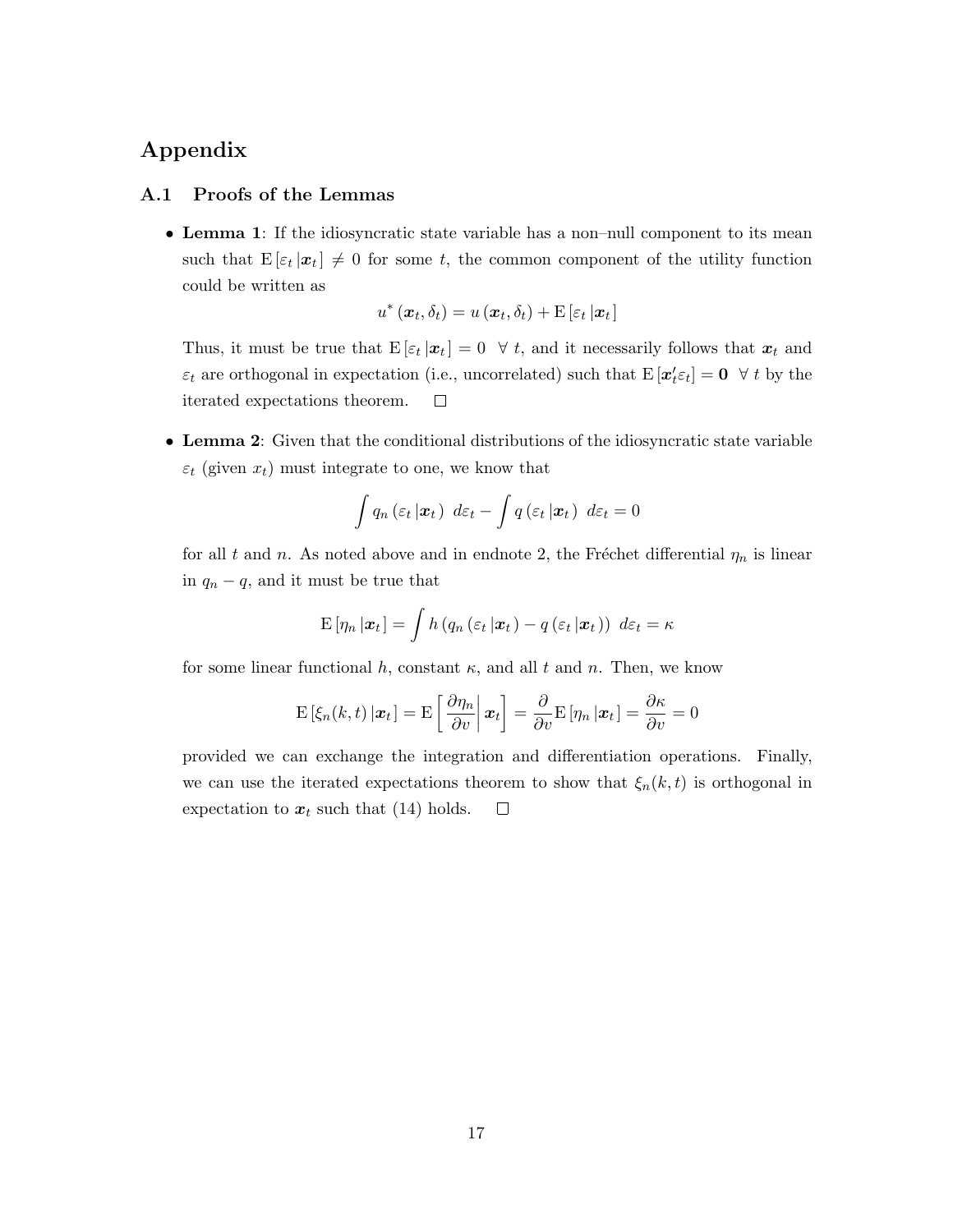#### **A.2 Cressie–Read Power Divergence Family**

Read and Cressie note that the PD statistic is strictly convex in its arguments and may be used as a criterion function for minimum distance estimation. The power divergence family of pseudo–distance functionals includes

1. Kullback–Leibler directed divergence or discrimination information statistic (Kullback, 1959; Gokhale and Kullback, 1978)

$$
I(\pi, \overline{\pi}, \alpha \to 0) \propto \sum_{t=1}^{T} \sum_{j=1}^{K} \sum_{k=1}^{K} \pi(j, k, t) \ln \left( \frac{\pi(j, k, t)}{\overline{\pi}(j, k, t)} \right)
$$
(37)

and

$$
I(\boldsymbol{\pi}, \boldsymbol{\overline{\pi}}, \alpha \to -1) \propto \sum_{t=1}^{T} \sum_{j=1}^{K} \sum_{k=1}^{K} \overline{\pi}(j, k, t) \ln \left( \frac{\overline{\pi}(j, k, t)}{\pi(j, k, t)} \right)
$$
(38)

Note that  $I(\pi, \overline{\pi}, \alpha \to 0) + I(\overline{\pi}, \pi, \alpha \to -1)$  is a symmetric distance function.

2. Pearson's chi–square statistic (Pearson, 1900)

$$
I(\pi, \overline{\pi}, \alpha = 1) = \sum_{t=1}^{T} \sum_{j=1}^{K} \sum_{k=1}^{K} \frac{(\pi(j, k, t) - \overline{\pi}(j, k, t))^2}{\overline{\pi}(j, k, t)}
$$
(39)

3. Modified chi–square statistic (Neyman, 1949)

$$
I(\pi, \overline{\pi}, \alpha = -2) = \sum_{t=1}^{T} \sum_{j=1}^{K} \sum_{k=1}^{K} \frac{(\overline{\pi}(j, k, t) - \pi(j, k, t))^2}{\pi(j, k, t)}
$$
(40)

4. Squared Matusita or Hellinger distance

$$
I(\pi, \overline{\pi}, \alpha = -1/2) \propto \sum_{t=1}^{T} \sum_{j=1}^{K} \sum_{k=1}^{K} \left( \sqrt{\pi(j, k, t)} - \sqrt{\overline{\pi}(j, k, t)} \right)^2
$$
(41)

Given uniform reference weights  $\overline{\pi}(j, k, t) = K^{-1}$  for all j and t, the negative of (24) also encompasses other prominent distance statistics

1. Empirical likelihood statistic (Owen, 2001)

$$
-I(\boldsymbol{\pi}, \overline{\boldsymbol{\pi}}, \alpha \to -1) \propto \sum_{t=1}^{T} \sum_{j=1}^{K} \sum_{k=1}^{K} \ln \left( \pi(j, k, t) \right)
$$
(42)

2. Shannon's entropy (Shannon, 1948) or exponential empirical likelihood (Di Cicco and Romano, 1999; Corcoran, 2000) statistic

$$
-I(\boldsymbol{\pi}, \boldsymbol{\overline{\pi}}, \alpha \to 0) \propto -\sum_{t=1}^{T} \sum_{j=1}^{K} \sum_{k=1}^{K} \pi(j, k, t) \ln(\pi(j, k, t)) \tag{43}
$$